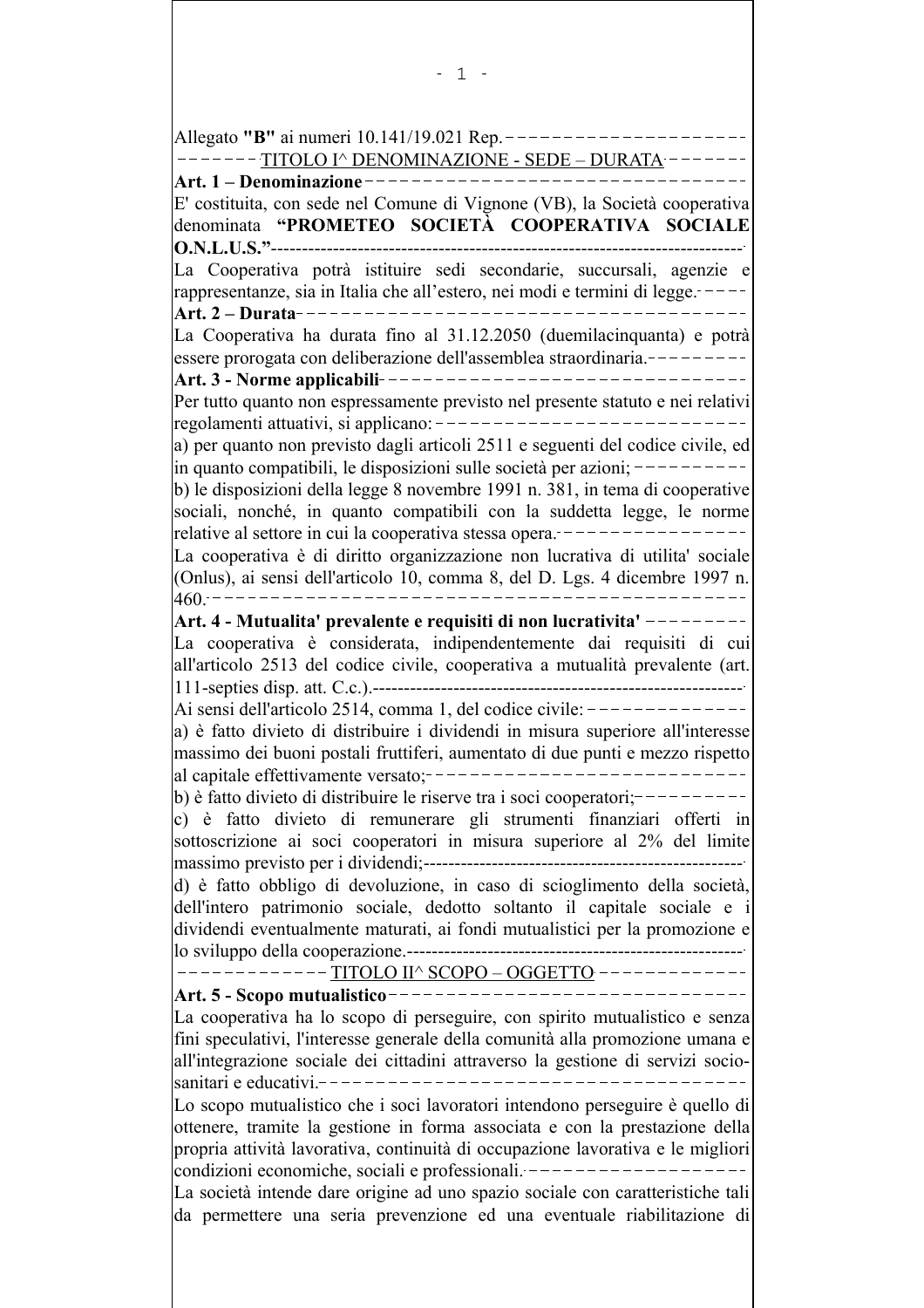soggetti emarginati, per cui si svilupperanno ambienti di vita e di lavoro a misura d'uomo in cui ogni essere possa esprimere al meglio le proprie potenzialità umane, con e forme nuove partecipate, per ottenere una effettiva giustizia nei rapporti tra gli uomini e una migliore qualità della vita. $---$ Ai fini del raggiungimento degli scopi sociali e mutualistici, la cooperativa potrà instaurare con i propri soci un ulteriore rapporto di lavoro, in forma subordinata o autonoma, nelle diverse tipologie previste dalla legge, ovvero in qualsiasi altra forma consenta la legislazione italiana. Le modalità di svolgimento delle prestazioni lavorative dei soci sono disciplinate da apposito regolamento approvato ai sensi del'art. 6 legge 3 aprile 2001, n. La cooperativa può svolgere la propria attività anche con terzi non soci.----La cooperativa, nello svolgimento della propria attività, si avvale, prevalentemente, delle prestazioni lavorative dei soci. Su deliberazione del consiglio d'amministrazione potrà aderire ad organismi economici o sindacali che si propongano iniziative di attività mutualistiche, cooperativistiche, di lavoro o di servizio. ------------------------La cooperativa si propone inoltre di stimolare lo spirito di previdenza e di risparmio dei soci, in conformità alle vigenti disposizioni di legge in materia, istituendo una sezione di attività, disciplinata da apposito regolamento, per la raccolta dei prestiti, limitata ai soli soci ed effettuata esclusivamente ai fini -----------------------del conseguimento dell'oggetto sociale. A tal proposito è tassativamente vietata la raccolta del risparmio fra il La cooperativa, con riferimento ai requisiti e agli interessi dei soci, ha per - l'elaborazione e l'attuazione di progetti e metodologie di lavoro rivolti ad un'utenza caratterizzata da difficoltà di inserimento sociale, legata a patologie psichiche, organiche, relative alla riabilitazione e situazioni di - la gestione di strutture residenziali a carattere sanitario o assistenziale a fini terapeutico-riabilitativi ed educativi con il compito di assistere ed aiutare gli utenti rappresentati anche da soggetti affetti da patologia psichiatrica, portatori di handicap psichico e/o fisico, minori e qualunque altra patologia di tipo sanitario o deficit socio-assistenziale. Tra gli obiettivi primari vi sono il recupero delle autonomie individuali, e il reinserimento sociale attraverso la creazione ad esempio di percorsi lavorativi ad hoc, in raccordo con le strutture presenti sul territorio e la rete dei servizi pubblici e sociali. Nell'ambito dei servizi offerti dalla cooperativa si inseriscono altresì come prioritari i bisogni formativi degli operatori che verranno esplicitati attraverso la gestione di corsi di formazione, istruzione e qualificazione - la gestione diretta o indiretta di esercizi pubblici, luoghi di ritrovo e aggregazione, assunzione di lavori artigianali per conto proprio o terzi, che permettono la diffusione delle attività della cooperativa, nonché di sviluppare intorno ad esse l'interesse culturale e commerciale.-----La Cooperativa potrà compiere tutti gli atti e negozi giuridici necessari o utili alla realizzazione degli scopi sociali; potrà vendere unicamente ai soci prodotti di qualunque genere commerciale; potrà assumere partecipazioni in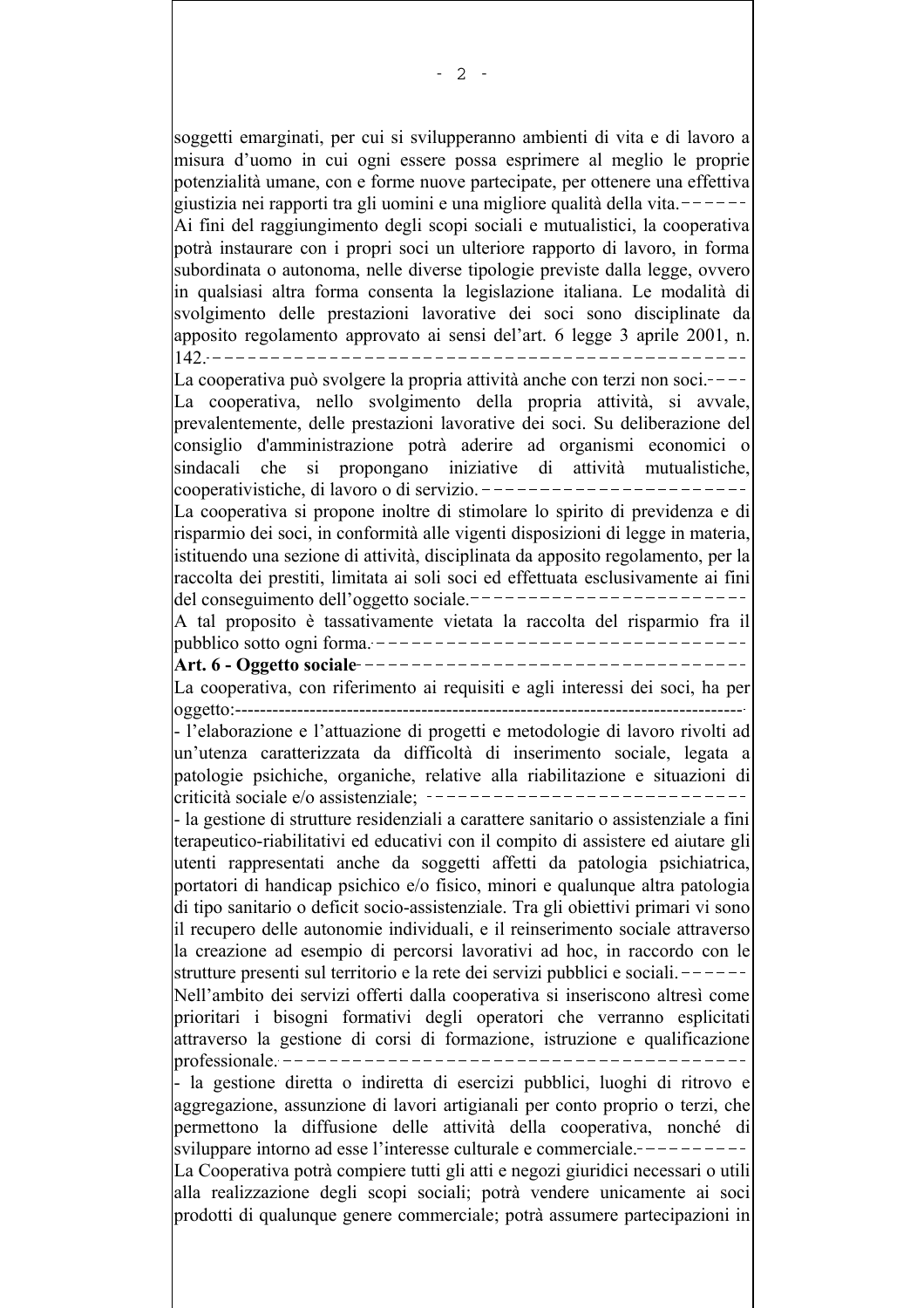| altre imprese a scopo di stabile investimento e non di collocamento sul                                                                                                                                                                                                                                                                                                                                  |  |
|----------------------------------------------------------------------------------------------------------------------------------------------------------------------------------------------------------------------------------------------------------------------------------------------------------------------------------------------------------------------------------------------------------|--|
| mercato. <sup>-</sup>                                                                                                                                                                                                                                                                                                                                                                                    |  |
| La Cooperativa può ricevere prestiti da soci, finalizzati al raggiungimento<br>dell'oggetto sociale, secondo i criteri ed i limiti fissati dalla legge e dai<br>regolamenti. Le modalità di svolgimento di tale attività sono definite con<br>apposito regolamento approvato con decisione dei soci. È tassativamente<br>vietata la raccolta del risparmio fra il pubblico sotto ogni forma.             |  |
| La cooperativa può aderire ad un gruppo cooperativo paritetico ai sensi                                                                                                                                                                                                                                                                                                                                  |  |
| dell'articolo 2545-septies del codice civile .---------------------                                                                                                                                                                                                                                                                                                                                      |  |
| --------- <u>TITOLO III^ SOCI ORDINARI</u> --------------                                                                                                                                                                                                                                                                                                                                                |  |
| Art. 7 - Requisiti--------------------                                                                                                                                                                                                                                                                                                                                                                   |  |
| Il numero dei soci è illimitato, ma non inferiore al minimo stabilito dalla                                                                                                                                                                                                                                                                                                                              |  |
| Possono essere soci tutte le persone fisiche aventi la capacità di agire e che<br>abbiano maturato una capacità professionale coerente con lo scopo<br>mutualistico e con l'attività economica svolta.                                                                                                                                                                                                   |  |
| Non possono essere soci coloro che, esercitando in proprio imprese identiche<br>o affini a quella della cooperativa, svolgano un'attività effettivamente<br>concorrente o in contrasto con quella della cooperativa stessa. A tal fine, il<br>consiglio di amministrazione dovrà valutare i settori ed i mercati economici<br>in cui operano i soci, nonché le loro dimensioni imprenditoriali.--------- |  |
| Possono essere, altresì, ammessi come soci anche elementi tecnici ed<br>amministrativi nel numero strettamente necessario al buon funzionamento<br>della società ma, comunque, in numero mai superiore al limite stabilito dalla<br>legge. Possono, altresì, essere ammessi a soci, a norma dell'art. 11, Legge<br>381/1991, le persone giuridiche pubbliche o private i cui scopi o i cui               |  |
| interessi non siano in contrasto con quelli della cooperativa o soggette alla<br>direzione o al controllo di altre società i cui scopi non siano in contrasto con                                                                                                                                                                                                                                        |  |
| quelli della cooperativa.<br>L'ammissione deve essere coerente con la capacità economica della<br>cooperativa di soddisfare gli interessi dei soci, anche in relazione alle<br>strategie imprenditoriali di medio e lungo periodo.                                                                                                                                                                       |  |
| La responsabilità dei soci per le obbligazioni sociali è limitata all'ammontare                                                                                                                                                                                                                                                                                                                          |  |
| Art. 8 - Categorie di soci ordinari---------------------------                                                                                                                                                                                                                                                                                                                                           |  |
| Ogni socio è iscritto in un'apposita sezione del Libro dei Soci in base alla<br>appartenenza ad una delle seguenti categorie:                                                                                                                                                                                                                                                                            |  |
| a) prestatori, che svolgono la loro attività lavorativa per il raggiungimento<br>degli scopi sociali mettendo a disposizione le proprie capacità professionali,<br>in rapporto allo stato di attività ed al volume di lavoro disponibile; -------                                                                                                                                                        |  |
| b) volontari, che prestano la loro attività gratuitamente, esclusivamente per<br>fini di solidarietà;                                                                                                                                                                                                                                                                                                    |  |
| c) speciali di cui all'articolo 9;<br>d) persone giuridiche;                                                                                                                                                                                                                                                                                                                                             |  |
|                                                                                                                                                                                                                                                                                                                                                                                                          |  |
| Il consiglio di amministrazione può deliberare, nei limiti previsti dalla legge,                                                                                                                                                                                                                                                                                                                         |  |
| l'ammissione di nuovi soci cooperatori in una categoria speciale in ragione                                                                                                                                                                                                                                                                                                                              |  |
| a) alla loro formazione professionale; --------------------------                                                                                                                                                                                                                                                                                                                                        |  |
|                                                                                                                                                                                                                                                                                                                                                                                                          |  |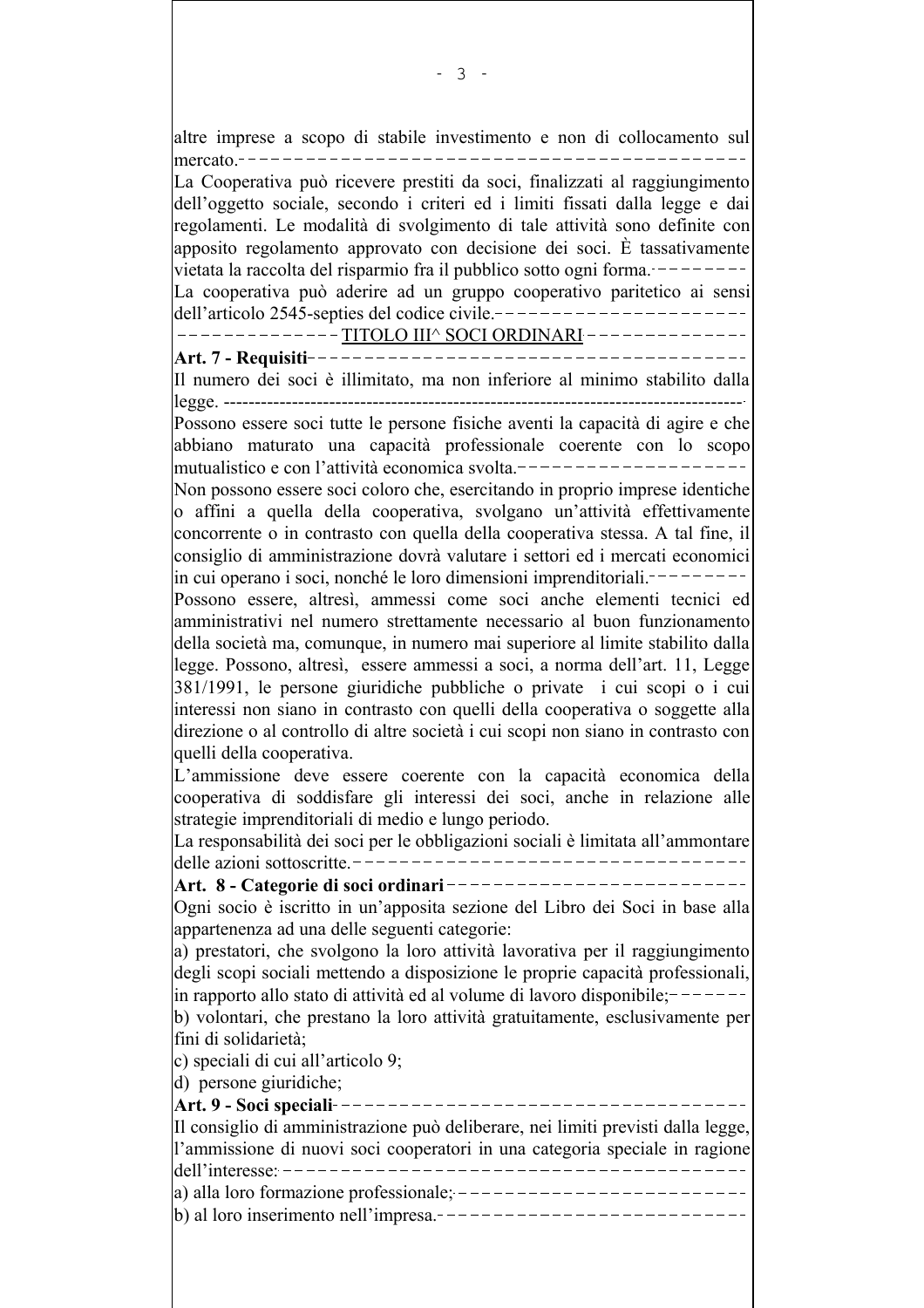c) al tipo di attività svolta.  $---------------$ Nel caso di cui alla lettera a) del comma 1, il consiglio di amministrazione può ammettere alla categoria dei soci speciali coloro che debbano completare o integrare la loro formazione professionale in ragione del perseguimento degli scopi sociali ed economici, in coerenza con le strategie Nel caso di cui alla lettera b) del comma 1, l'organo amministrativo può ammettere alla categoria dei soci speciali coloro che sono in grado di concorrere, ancorché parzialmente, al raggiungimento degli scopi sociali ed economici, in coerenza con le strategie di medio e lungo periodo della La delibera di ammissione del consiglio di amministrazione, in conformità con quanto previsto da apposito regolamento, stabilisce:  $------------$ 1. la durata del periodo di formazione o di inserimento del socio speciale: --2. i criteri e le modalità attraverso i quali si articolano le fasi di formazione professionale o di inserimento nell'assetto produttivo della cooperativa;----3. le azioni che il socio speciale deve sottoscrivere al momento dell'ammissione, in misura comunque non superiore al 80 per cento di quello I soci speciali non possono essere computati ai fini dell'esercizio dei diritti I soci speciali possono recedere nei casi previsti dalla legge e dall'articolo 15 del presente statuto. Il recesso ha effetto per quanto riguarda il rapporto sociale e il rapporto mutualistico dalla comunicazione del provvedimento di |accoglimento della domanda. ----------------------------------I soci speciali possono essere esclusi, anche prima della data di scadenza del periodo di formazione od inserimento, nei casi previsti dalla legge e Alla data di scadenza del periodo di formazione od inserimento, che non potrà avere durata superiore a cinque anni, il socio speciale è ammesso a godere i diritti che spettano agli altri soci cooperatori a condizione che, come previsto dal regolamento e dalla delibera di ammissione, egli abbia rispettato i doveri inerenti la formazione professionale, conseguendo i livelli qualitativi prestabiliti dalla cooperativa, ovvero abbia rispettato gli impegni di partecipazione all'attività economica della cooperativa, finalizzati al proprio inserimento nell'organizzazione aziendale. In tal caso, il consiglio di amministrazione deve comunicare la delibera di ammissione in qualità di socio ordinario all'interessato, secondo le modalità e con gli effetti previsti In caso di mancato rispetto dei suddetti livelli, il consiglio di amministrazione può deliberare il provvedimento di esclusione nei confronti del socio speciale secondo i termini e le modalità previste dall'articolo 16. Art. 10 - Domanda di ammissione ---------------------------L'ammissione in qualità di socio cooperatore è finalizzata allo svolgimento effettivo dello scambio mutualistico, e all'effettiva partecipazione del socio cooperatore all'attività d'impresa della cooperativa; a tal fine, può farsi luogo ad ammissione solo nella misura in cui la cooperativa sia in grado - anche in relazione alla propria capacità economica, ed alle strategie imprenditoriali di medio e lungo periodo - di soddisfare il bisogno mutualistico del socio cooperatore, senza con ciò sacrificare il servizio mutualistico a favore dei

- 4 -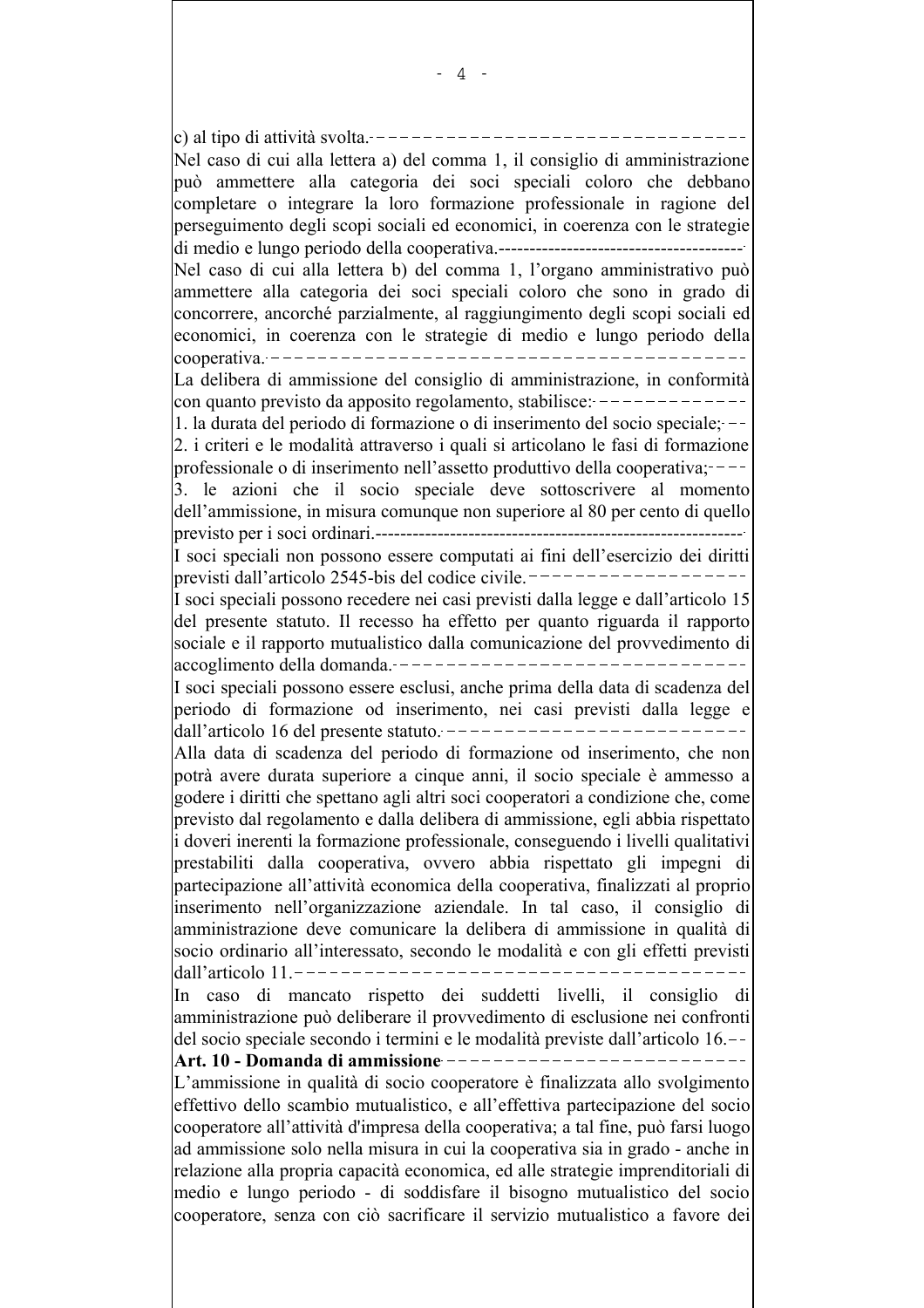soci preesistenti. Chi intende essere ammesso come socio dovrà presentare all'organo amministrativo domanda scritta che dovrà contenere: ------a) l'indicazione del nome, cognome, residenza, data e luogo di nascita;  $$ b) l'indicazione della effettiva attività svolta, della condizione professionale, c) la dichiarazione di non svolgere attività concorrenti o in contrasto con d) il numero delle azioni che propone di sottoscrivere, la quale non dovrà comunque essere inferiore, nè superiore al limite minimo e massimo fissati e) la dichiarazione di attenersi al presente statuto ed alle deliberazioni legalmente adottate dagli organi sociali; --------------------------a) la denominazione dell'ente, la sede legale, l'oggetto sociale;  $$ b) il cognome e nome delle persone che ne hanno la rappresentanza legale ed c) in allegato copia dell'atto costitutivo e dello statuto vigente, dichiarati conformi all'originale dal Presidente dell'ente e dal Presidente del Collegio sindacale, nonché l'estratto autentico della deliberazione di adesione alla Cooperativa assunta dall'organo statutariamente competente, contenente la dichiarazione di conoscenza ed integrale accettazione dello Statuto e dei Il consiglio di amministrazione, accertata la sussistenza dei requisiti e delle condizioni di cui al precedente articolo 7 e l'inesistenza delle cause di incompatibilità indicati dal medesimo articolo 7, delibera entro sessanta giorni sulla domanda. --------------------------------La delibera di ammissione deve essere comunicata all'interessato e annotata a cura degli amministratori nel libro dei soci. Il versamento delle quote sottoscritte deve essere effettuato entro 60 gg. --------------------In caso di rigetto della domanda di ammissione, il consiglio di amministrazione deve motivare entro sessanta giorni la relativa delibera e comunicarla all'interessato. In tal caso, l'aspirante socio può, entro sessanta giorni dalla comunicazione, chiedere che sulla domanda di ammissione si pronunci l'assemblea dei soci in occasione della sua prima successiva convocazione  $---$ Nel caso di deliberazione difforme da quella del consiglio di amministrazione, quest'ultimo è tenuto a recepire quanto stabilito dall'assemblea con deliberazione da assumersi entro trenta giorni dalla data Il consiglio di amministrazione illustra nella relazione di bilancio le ragioni delle determinazioni assunte con riguardo all'ammissione di nuovi soci. $---$ Art. 12 - Versamento azioni sociali-------------Ottenuta l'ammissione, il socio deve sottoscrivere il numero di azioni dichiarate sulla domanda di ammissione, il cui importo del valore nominale è di  $\epsilon$  26 00 --------------------------L'assemblea ordinaria dei soci determina annualmente, su proposta del Consiglio di Amministrazione, in sede di approvazione del bilancio,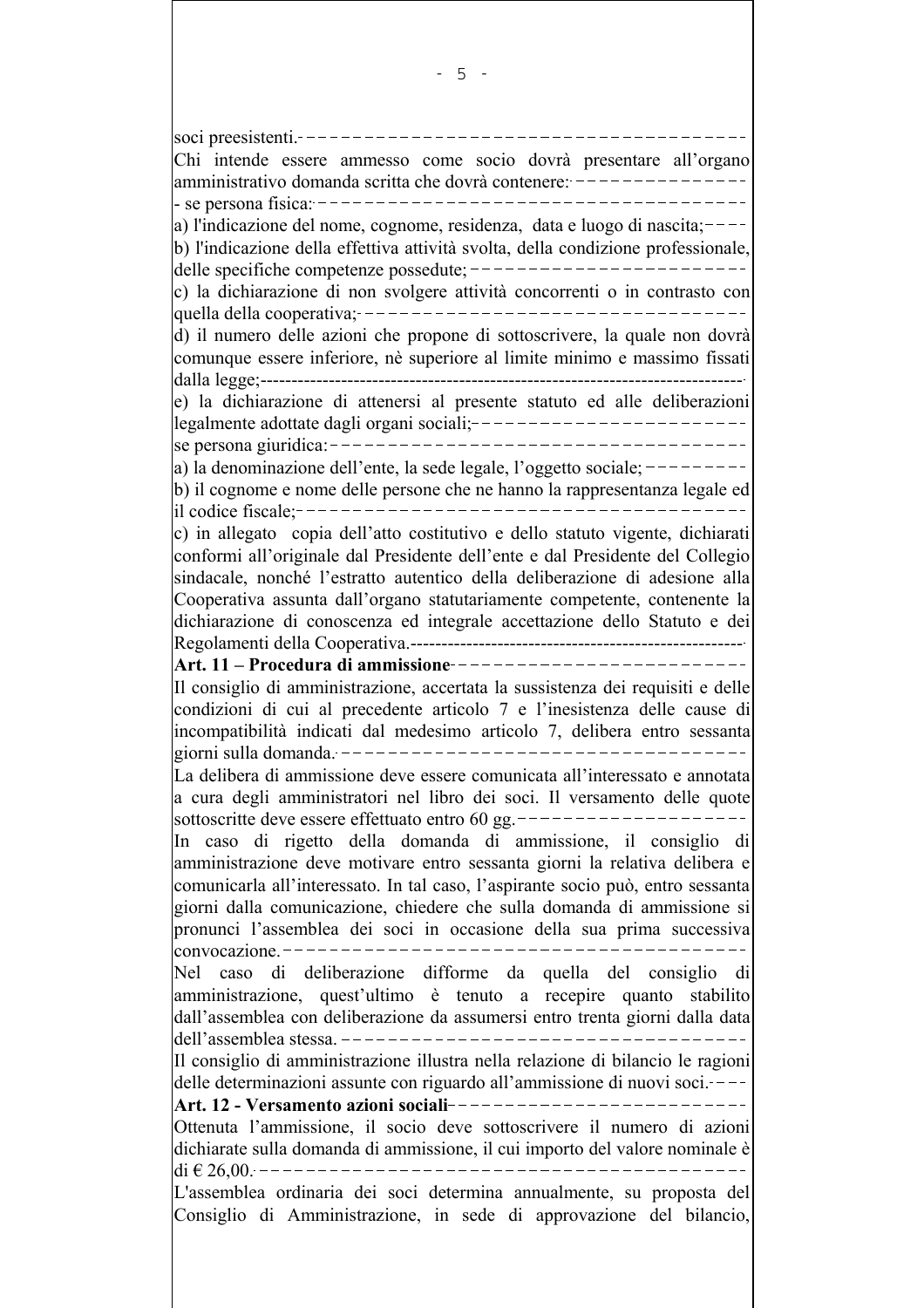l'eventuale sopraprezzo dovuto da parte dei nuovi soci all'atto dell'ingresso nella cooperativa, in proporzione alle riserve sociali esistenti e risultanti dal bilancio medesimo. Delibera altresì sull'eventuale tassa di ammissione, quale contributo a fondo perduto per le spese di funzionamento della cooperativa, da determinarsi con cadenza annuale ed in misura fissa, a prescindere dall'ammontare del patrimonio sociale. Il versamento delle azioni sottoscritte deve essere effettuato con le modalità ---------------------------------di cui all'articolo  $11 - -$ La qualità di socio risulterà esclusivamente dal libro soci. Art. 13 - Obblighi e facoltà del socio--------------------------\_\_\_\_\_\_\_\_\_\_\_\_\_\_\_\_\_\_\_\_\_\_\_\_\_\_\_\_\_\_\_\_  $|a\rangle$  al versamento: ------- delle azioni sottoscritte con le modalità e nei termini previsti dal precedente articolo 11:------ della tassa di ammissione, a titolo di rimborso delle spese di istruttoria della - del sovrapprezzo, eventualmente determinato dall'assemblea in sede di approvazione del bilancio su proposta degli amministratori; ------------ a versare gli eventuali altri contributi a fondo perduto che gli amministratori, nei casi previsti dalla legge, dal presente statuto e dai regolamenti della cooperativa, ed in conformità alle deliberazioni dell'assemblea, richiedano al fine di consentire il buon funzionamento della - a collaborare in buona fede per il conseguimento dello scopo mutualistico e b) a mettere a disposizione le loro capacità professionali e il loro lavoro in relazione al tipo e allo stato dell'attività svolta, nonché alla quantità delle prestazioni di lavoro disponibile per la cooperativa stessa, come previsto nell'ulteriore rapporto instaurato e ferme restando le esigenze della c) all'osservanza dello statuto, dei regolamenti interni e delle deliberazioni I soci che non partecipano all'amministrazione hanno diritto di avere dagli amministratori notizie sullo svolgimento degli affari sociali e di consultare, anche tramite professionisti di loro fiducia, i libri sociali e i documenti Quando almeno un decimo del numero complessivo dei soci lo richieda, ovvero almeno un ventesimo quando la cooperativa ha più di tremila soci, gli stessi hanno inoltre diritto ad esaminare il libro delle adunanze e delle deliberazioni del consiglio di amministrazione e il libro delle deliberazioni L'esame deve essere svolto attraverso un rappresentante, eventualmente assistito da un professionista di sua fiducia.----------------------Per tutti i rapporti con la cooperativa il domicilio dei soci è quello risultante dal libro soci ---------------------Art. 14 - Perdita della qualità di socio------------------------1. per recesso, esclusione o per causa di morte, se il socio è persona fisica;--2. per recesso, esclusione, fallimento, scioglimento o liquidazione se il socio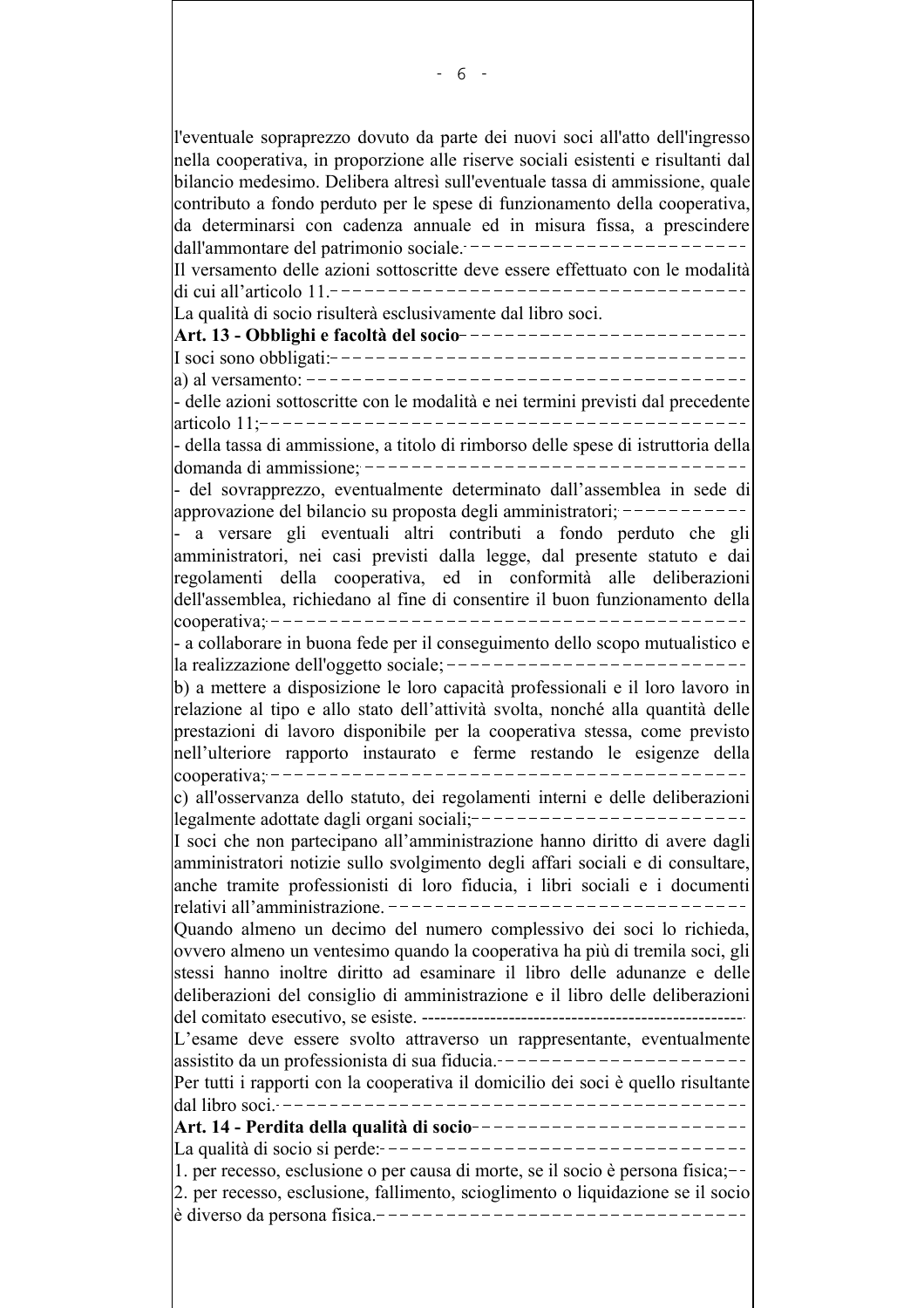Art. 15 - Recesso del socio------------------Oltre che nei casi previsti dalla legge, può recedere il socio: ----------a) che abbia perduto i requisiti per l'ammissione;  $\frac{-\frac{1}{2}}{1-\frac{1}{2}}$ b) che non si trovi più in grado di partecipare al raggiungimento degli scopi c) il cui rapporto di lavoro – subordinato, autonomo o di altra natura - sia La dichiarazione di recesso deve essere comunicata con raccomandata alla Spetta all'organo amministrativo constatare, entro sessanta giorni dalla comunicazione di recesso, se ricorrano i motivi che, a norma della legge e Qualora i presupposti del recesso non sussistano, gli amministratori devono darne immediata comunicazione al socio che, entro sessanta giorni dal ricevimento della comunicazione, puo' proporre ricorso all'Autorita' Il recesso ha effetto per quanto riguarda il rapporto sociale e il rapporto mutualistico dalla comunicazione del provvedimento di accoglimento della L'esclusione sarà deliberata dal consiglio di amministrazione, oltre che nei casi previsti dalla legge, nei confronti del socio:-------------------(a) che perda i requisiti per l'ammissione alla cooperativa;  $--------$ b) che non sia più in condizione di svolgere l'attività lavorativa dedotta nel c) che non ottemperi alle disposizioni del presente statuto, dei regolamenti sociali, delle deliberazioni legalmente adottate dagli organi sociali, con inadempimenti che non consentano la prosecuzione del rapporto;  $-----$ d) che, senza giustificato motivo, si renda moroso nel versamento delle azioni sociali sottoscritta o nei pagamenti di eventuali debiti contratti ad altro e) che venga a trovarsi in una delle situazioni di incompatibilità previste dall'art. 7, o che comunque svolga o tenti di svolgere attività in concorrenza f) che arrechi, in qualunque modo, gravi danni materiali alla cooperativa o assuma iniziative o comportamenti pregiudizievoli per il conseguimento dello scopo mutualistico o dell'oggetto sociale;  $-------------------- |g|$  che venga condannato con sentenza penale irrevocabile per reati che importino l'interdizione anche temporanea dai pubblici uffici, nonchè per reati che, per le modalità di esecuzione e la gravità, non consentano la h) che abbia subito un provvedimento di licenziamento per giustificato motivo oggettivo nell'ambito delle fattispecie disciplinate da norme di legge ai fini dell'erogazione di strumenti pubblici a sostegno del reddito dei lavoratori (si tratta dell'indennità di mobilità e di disoccupazione speciale): i) che nell'esecuzione del rapporto di lavoro subordinato subisca un provvedimento di licenziamento per motivi disciplinari, per giusta causa o i) il cui ulteriore rapporto di lavoro non subordinato sia stato risolto dalla cooperativa per inadempimento;--------------------------------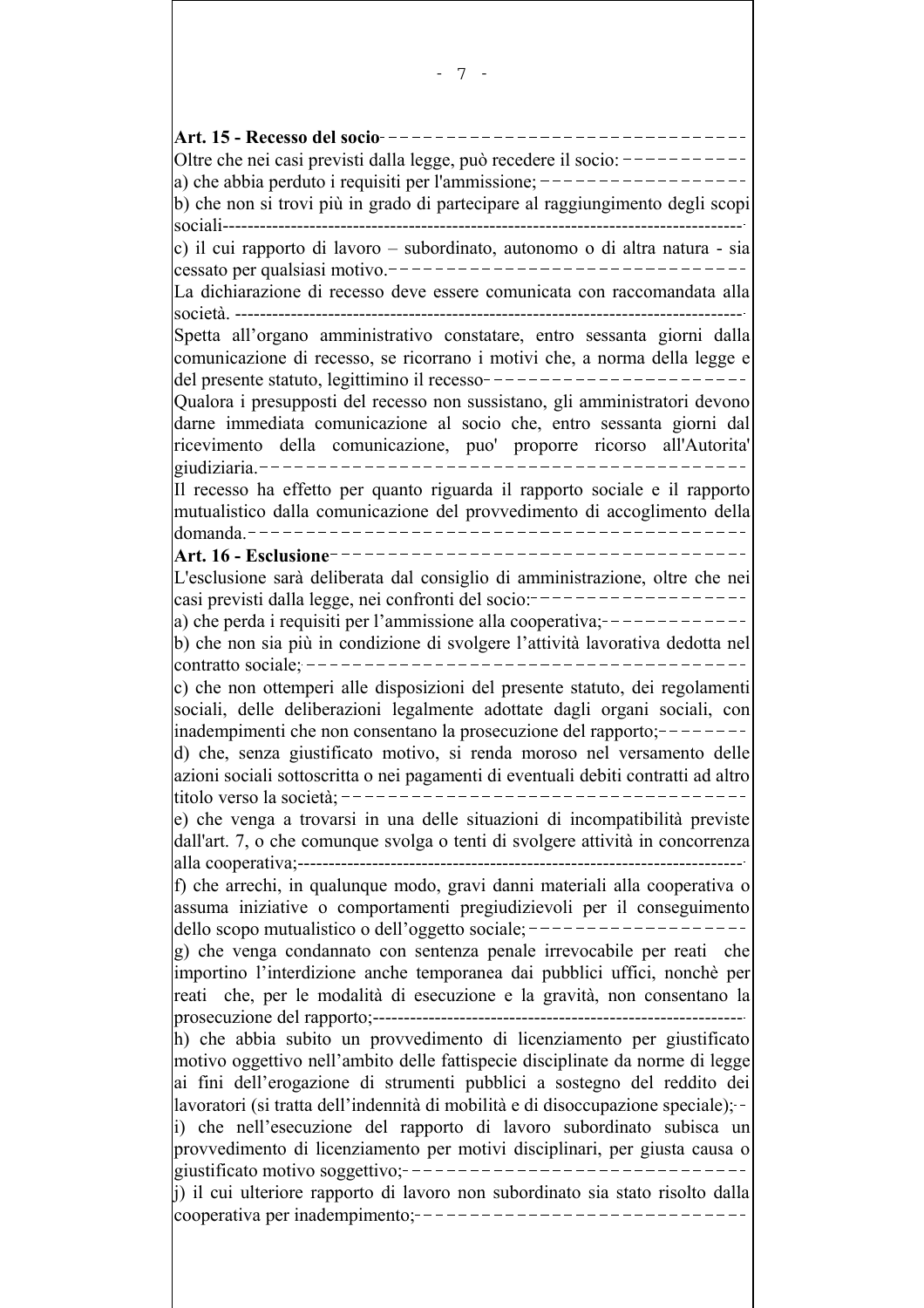k) che venga a trovarsi in una delle situazioni di incompatibilità previste dall'articolo 7, senza la prevista autorizzazione. -----------------Contro la deliberazione di esclusione il socio, entro sessanta giorni dalla comunicazione inviata mediante lettera raccomandata con ricevuta di ritorno. puo' fare ricorso all'Autorita' giudiziaria. ------------------------L'esclusione diventa operante dall'annotazione nel libro dei soci, da farsi a Art. 17 - Risoluzione ulteriore rapporto di lavoro----------------Salvo diversa e motivata decisione dell'organo amministrativo, alla deliberazione di recesso o di esclusione del socio lavoratore consegue la risoluzione dell'ulteriore rapporto di lavoro instaurato ai sensi del precedente  $\arctan 5 - - - - - -$ ---------------------------------Art. 18 - Liquidazione ------------------------------I soci receduti od esclusi hanno soltanto il diritto agli eventuali dividendi maturati prima della cessazione del rapporto e non distribuiti e al rimborso del capitale da essi effettivamente versato ed eventualmente rivalutato ai sensi del successivo articolo 31, lettera c), ovvero attraverso l'erogazione del ristorno o l'imputazione di riserve divisibili.-----------------La liquidazione delle somme di cui al precedente comma - eventualmente ridotte in proporzione alle perdite imputabili al capitale - avrà luogo sulla base del bilancio dell'esercizio nel quale si è verificato lo scioglimento del La liquidazione non comprende il rimborso del sovrapprezzo, ove versato.--Il pagamento deve essere fatto entro 180 giorni dall'approvazione del La liquidazione o il rimborso della frazione di capitale assegnata al socio attraverso l'erogazione del ristorno o l'imputazione di riserve divisibili, può essere corrisposta in più rate, unitamente agli interessi legali, entro un Il socio receduto od escluso ha altresì diritto, nei termini previsti per il rimborso del capitale di cui al precedente comma, all'assegnazione di strumenti finanziari liberamente trasferibili, emessi appositamente dalla cooperativa nei limiti previsti dalla legge, per un valore pari alla quota parte delle riserve divisibili allo stesso spettante. Art. 19 - Morte del socio--------In caso di morte del socio, gli eredi o legatari del socio defunto hanno diritto di ottenere il rimborso del capitale interamente liberato, eventualmente rivalutato, nella misura e con le modalità di cui al precedente articolo 18. Gli eredi e legatari del socio deceduto dovranno presentare, unitamente alla richiesta di liquidazione del capitale di spettanza, atto notorio o altra idonea documentazione, dalla quale risulti chi sono gli aventi diritto.  $---------$ Nell'ipotesi di più eredi o legatari, essi dovranno indicare quello tra essi che li rappresenterà di fronte alla Cooperativa, entro 6 mesi dalla data del  $decesso$  ---------------In difetto di tale designazione si applica l'art. 2347, commi 2 e 3 del codice Art. 20 - Responsabilità del socio uscente. ---------------------Ai sensi dell'art. 2536 del codice civile, il socio che cessa di far parte della società risponde verso questa per il pagamento dei conferimenti non versati, per un anno dal giorno in cui il recesso, l'esclusione o la cessione delle azioni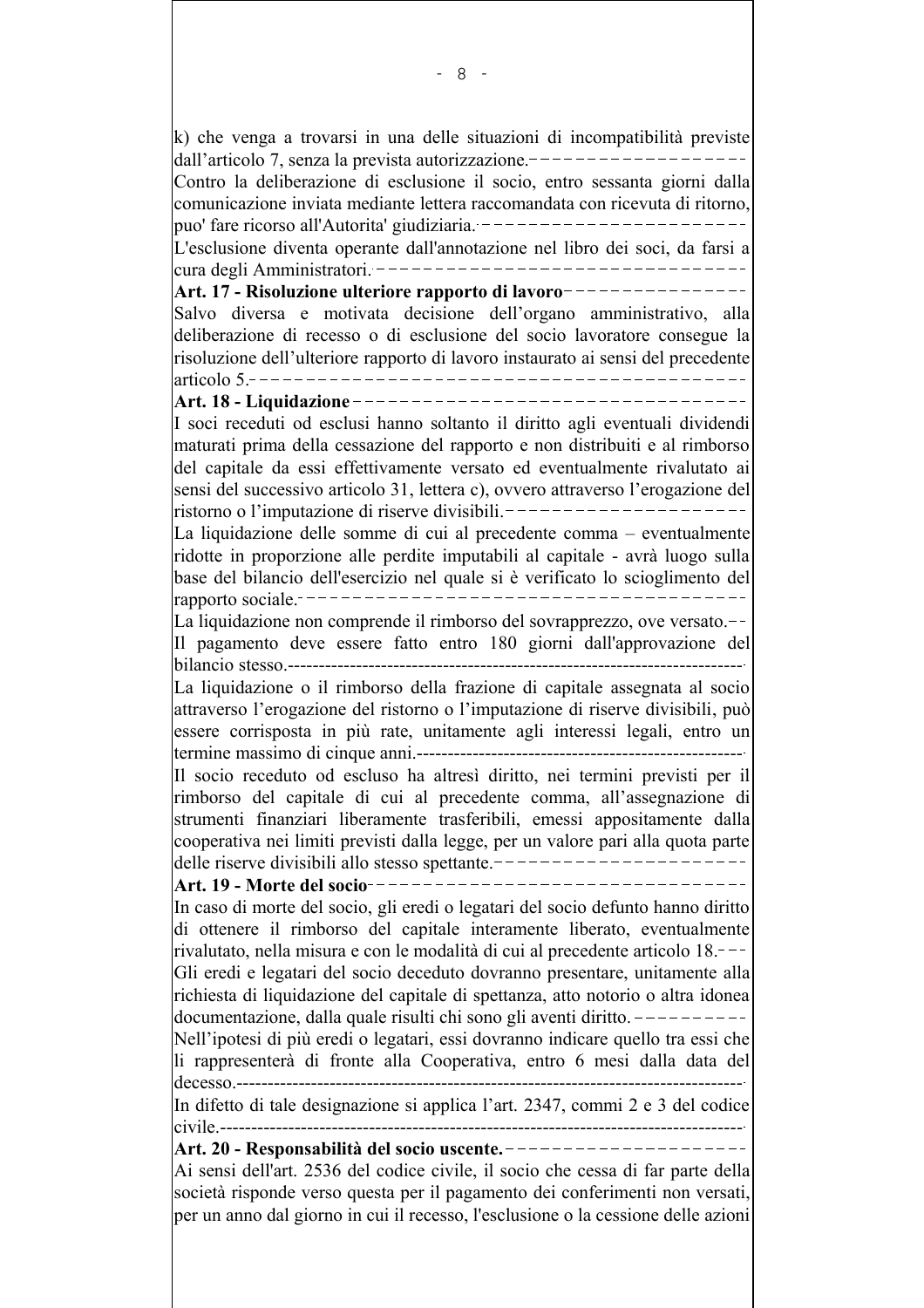si è verificata.---Se entro un anno dallo scioglimento del rapporto sociale si manifesta l'insolvenza della società, il socio uscente è obbligato verso questa nei limiti Nello stesso modo e per lo stesso termine sono responsabili verso la società Art. 21 - Termini di decadenza, limitazioni al rimborso, responsabilità I soci receduti od esclusi e gli eredi del socio deceduto devono richiedere il rimborso del capitale versato entro 6 mesi dalla data di approvazione del bilancio dell'esercizio nel quale lo scioglimento del rapporto sociale è Qualora la richiesta di rimborso non venga effettuata nel termine suddetto, il devoluto con deliberazione del consiglio relativo capitale è d'amministrazione al fondo di riserva legale. ---------------------\_\_\_\_\_\_\_\_\_\_\_ Art. 22 - Ristorni ---------------L'assemblea che approva il bilancio può deliberare, su proposta del consiglio di amministrazione, l'erogazione del ristorno ai soci cooperatori, nel rispetto dei limiti e delle condizioni stabilite dalla normativa vigente, dalle disposizioni del presente statuto e dal relativo apposito regolamento. - Il ristorno è ripartito tra i soci cooperatori proporzionalmente alla qualità e alla quantità degli scambi mutualistici, in conformità con i criteri stabiliti L'assemblea può deliberare la ripartizione dei ristorni a ciascun socio:-----b. mediante aumento proporzionale della partecipazione al capitale sociale c. mediante l'emissione di strumenti finanziari di cui al successivo Titolo IV. ----------TITOLO IV^ STRUMENTI FINANZIARI------Ferme restando le disposizioni di cui al Titolo III del presente Statuto, la cooperativa può emettere, con deliberazione dell'assemblea straordinaria, strumenti finanziari partecipativi, che attribuiscono ai relativi sottoscrittori, persone fisiche o giuridiche, la qualifica di soci finanziatori.-----------Rientrano in tale categoria anche i soci sovventori disciplinati dall'art. 4 della legge 31 gennaio 1992, n. 59, nonché i possessori delle azioni di partecipazione cooperativa di cui agli artt. 5 e 6 della stessa legge n. 59.----Salvo quanto espressamente stabilito nel presente titolo, ai soci finanziatori non si applicano le disposizioni del presente statuto che si riferiscano specificamente ai soci cooperatori. Si applicano invece ad essi le disposizioni che disciplinano i diritti ed i doveri degli azionisti nella società Art. 24 - Imputazione a capitale sociale -----------------------I conferimenti dei soci finanziatori sono imputati ad una specifica sezione del capitale sociale della Cooperativa.---------------------------A tale sezione del capitale sociale è altresì imputato il fondo per il potenziamento aziendale costituito con i conferimenti dei soci sovventori, di cui al successivo articolo 29 del presente Statuto. I conferimenti dei soci finanziatori possono avere ad oggetto denaro, beni in natura o crediti, e sono rappresentati da azioni nominative trasferibili del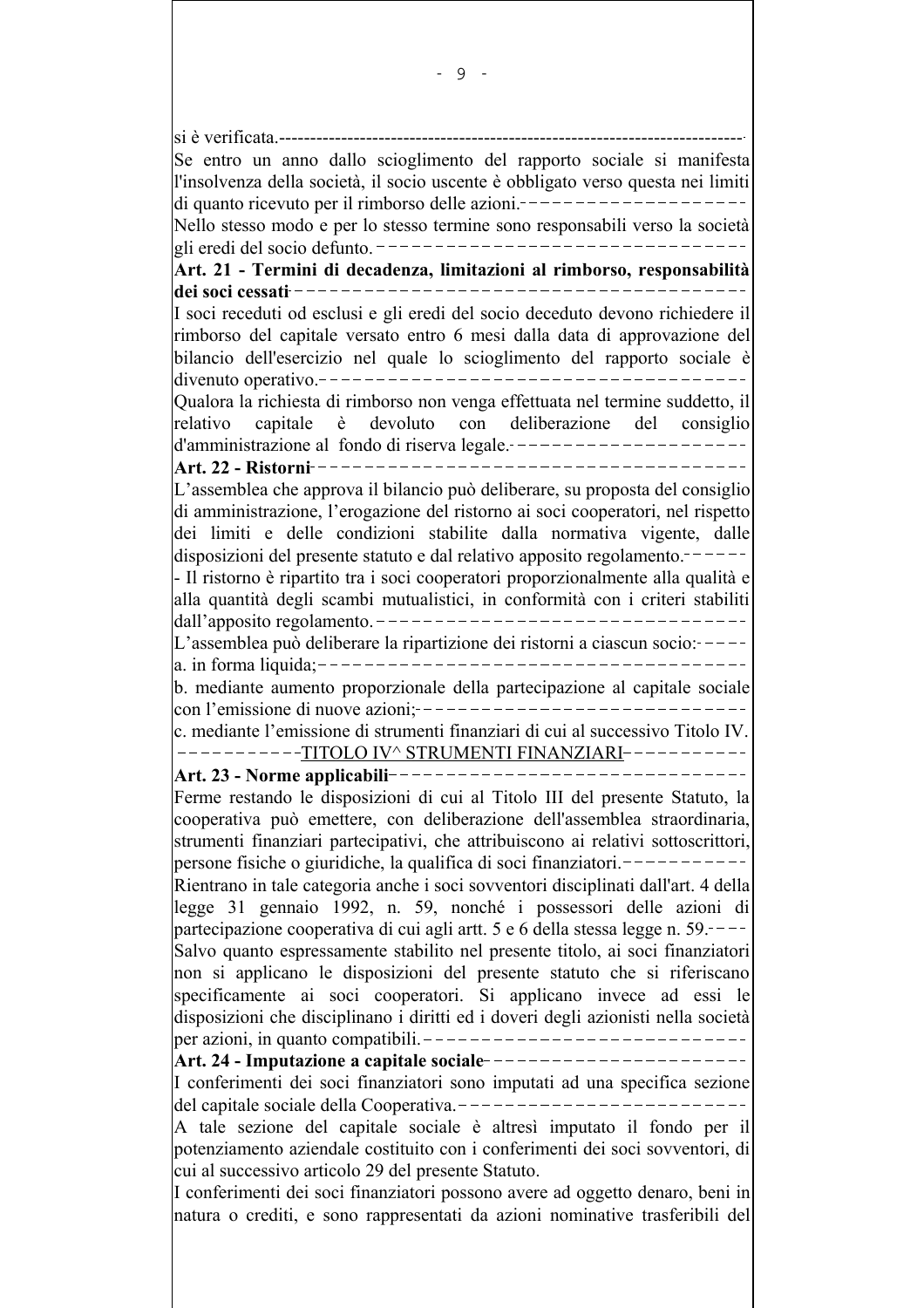valore di Euro  $500,00$  ciascuna. Non possono formare oggetto di conferimento le prestazioni d'opera o di servizi ----------I versamenti sulle azioni sottoscritte dai soci finanziatori da liberarsi in denaro potranno essere effettuati quanto al venticinque per cento all'atto della sottoscrizione e la parte restante nei termini da stabilirsi dal consiglio di amministrazione. -----------Art. 25 - Trasferibilità dei titoli------CLAUSOLA DI GRADIMENTO:--------------------------In caso di trasferimento per atto tra vivi delle partecipazioni azionarie dei soci finanziatori, è richiesto il gradimento degli amministratori alla cessione. A tal fine, il socio finanziatore dovra' comunicare all'organo amministrativo, mediante lettera raccomandata con avviso di ricevimento, la propria intenzione di alienare, le generalita del cessionario, l'eventuale somma richiesta come prezzo e le modalita' di pagamento. L'organo amministrativo decide entro trenta giorni sul gradimento. Qualora quest'ultimo venga negato, ove si tratti di trasferimento a titolo oneroso l'organo amministrativo dovra' indicare un altro acquirente gradito, che sia disposto a stipulare l'atto di acquisto delle azioni entro trenta giorni dalla data della deliberazione; in mancanza, ovvero ove si tratti di acquirente a titolo gratuito, al socio finanziatore che intenda alienare le azioni spetta il diritto di recedere dalla societa'. Qualora, comunque, entro trenta giorni dalla comunicazione della richiesta di gradimento il socio finanziatore non riceva alcuna risposta, lo stesso sara' libero di cedere le proprie azioni a chiunque. -------------In caso di trasferimento delle partecipazioni azionarie senza l'osservanza di quanto sopra prescritto, l'acquirente non potra' essere iscritto nel libro soci.--Art. 26 - Modalità di emissione e diritti amministrativi dei soci L'emissione delle azioni destinate ai soci finanziatori deve essere disciplinata con deliberazione dell'assemblea straordinaria con la quale devono essere stabiliti l'importo complessivo dell'emissione e le modalità di esercizio del diritto di opzione dei soci sulle azioni emesse, ovvero l'autorizzazione agli amministratori ad escludere o limitare lo stesso, in conformità con quanto previsto dagli artt. 2524 e 2441 cod. civ. e in considerazione dei limiti disposti per i soci ordinari dalle lettere b) e c) dell'articolo 2514, che dovrà essere specificata su proposta motivata degli amministratori.-----------Con la stessa deliberazione potranno altresì essere stabiliti il prezzo di emissione delle azioni, in proporzione all'importo delle riserve divisibili di cui al successivo articolo 29, lettera e), ad esse spettante, e gli eventuali diritti patrimoniali ovvero amministrativi eventualmente attribuiti ai portatori delle azioni stesse in deroga alle disposizioni generali contenute nel presente A ciascun socio finanziatore è attribuito un numero di voti proporzionale al numero delle azioni sottoscritte. Gli strumenti finanziari partecipativi offerti in sottoscrizione al socio cooperatore, o comunque dallo stesso posseduti, non attribuiscono diritto di voto. ---------------------------------I voti complessivamente attribuiti ai soci finanziatori non devono superare il terzo dei voti spettanti all'insieme dei soci presenti o rappresentati in ciascuna assemblea. Qualora, per qualunque motivo, si superi tale limite, i voti dei soci finanziatori saranno ricondotti automaticamente entro la misura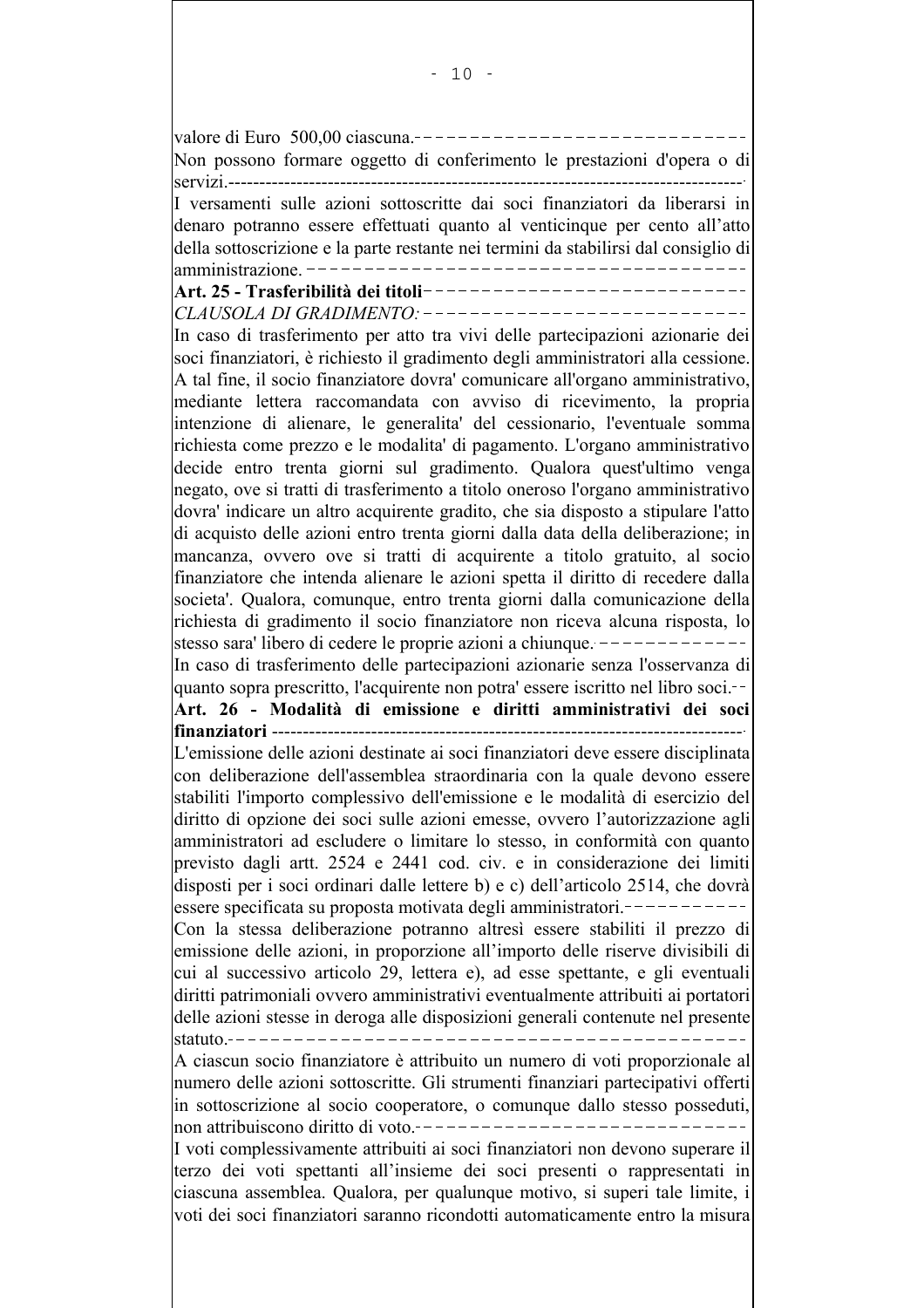consentita, applicando un coefficiente correttivo determinato dal rapporto tra il numero massimo dei voti ad essi attribuibili per legge e il numero di voti Le azioni dei soci finanziatori non sono rappresentate da titoli azionari; la societa' non dovra' quindi emettere i relativi titoli, in espressa deroga all'art. 2346, comma 1, del codice civile. Gli amministratori rilasciano a ciascun socio finanziatore apposito certificato, attestante il numero di azioni dallo stesso Art. 27 - Diritti patrimoniali e recesso dei soci finanziatori----------A favore dei soci sovventori il privilegio nella ripartizione degli utili opera nel rispetto dei limiti stabili dall'articolo 4 della legge 31 gennaio 1992, n. La remunerazione delle azioni che venissero sottoscritte dai soci cooperatori, in qualità di soci finanziatori, non può essere superiore a due punti rispetto al limite previsto per i dividendi dalla lettera a) dell'articolo 2514 C.C.------La delibera di emissione di cui al precedente articolo 26, comma 1, può stabilire in favore delle azioni destinate ai soci finanziatori l'accantonamento di parte degli utili netti annuali a riserva divisibile, in misura proporzionale al rapporto tra capitale conferito dai soci finanziatori medesimi e patrimonio  $|$ netto ----La riduzione del capitale sociale in conseguenza di perdite non comporta riduzione del valore nominale delle azioni dei soci finanziatori, se non per la parte di perdita che eccede il valore nominale complessivo delle azioni dei In caso di scioglimento della Cooperativa, le azioni di socio finanziatore hanno diritto di prelazione nel rimborso del capitale sociale, rispetto a quelle dei soci cooperatori, per il loro intero valore. Ai fini della determinazione del valore delle azioni si terrà conto sia del valore nominale, sia della quota parte Oltre che nei casi previsti dall'art. 2437 cod. civ., il diritto di recesso spetta ai soci finanziatori quando sia decorso il periodo minimo di tre anni a decorrere dalla data di iscrizione nel libro soci ----------------------Fermi restando i casi previsti dalla legge, la deliberazione di emissione delle azioni può escludere la possibilità di recesso, ovvero stabilire un periodo In tutti i casi in cui è ammesso il recesso, il rimborso delle azioni dovrà avvenire secondo le modalità previste dagli artt. 2437-bis e seguenti, cod. civ., per un importo corrispondente al valore nominale e alla quota parte di riserve divisibili ad esse spettanti, ivi compresa la riserva da sovrapprezzo.--Art. 28 - Diritti di partecipazione alle assemblee ----------------I soci finanziatori partecipano alle assemblee generali dei soci mediante Ricorrendo le condizioni stabilite dalla legge ovvero dal presente Statuto, i soci finanziatori sono costituiti in assemblea speciale.---------------L'assemblea speciale è convocata dal consiglio di amministrazione della Cooperativa o dal rappresentante comune della categoria, quando questi lo ritengano necessario o quando ne sia fatta richiesta da almeno un terzo dei possessori di azioni nominative della categoria.--------------------Le modalità di funzionamento delle assemblee speciali sono determinate in base a quanto previsto dagli artt. 2363 e seguenti, cod. civ., in quanto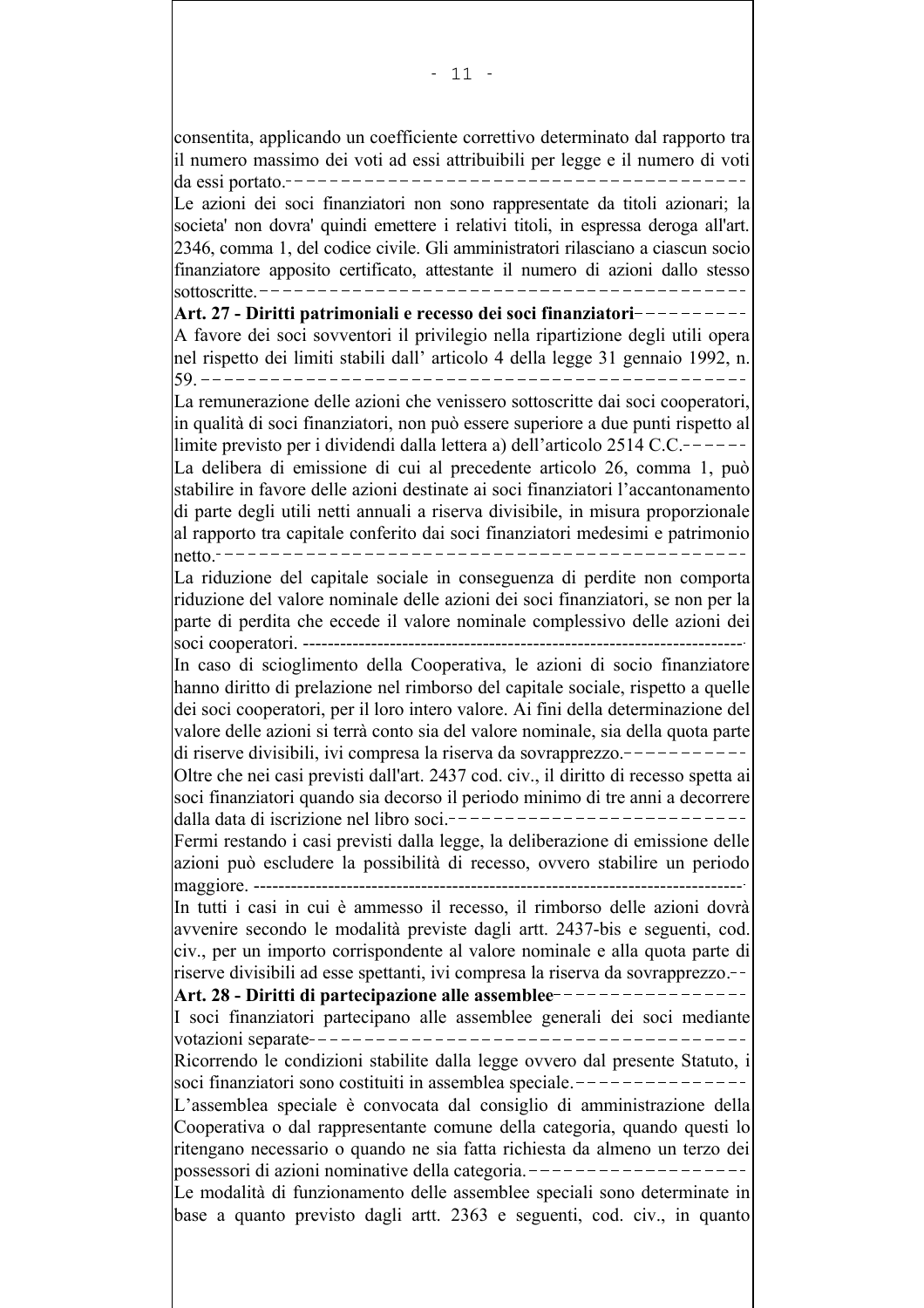compatibili con le successive disposizioni degli articoli 32 e seguenti del ---TITOLO VI^ PATRIMONIO SOCIALE ED ESERCIZIO SOCIALE---Il patrimonio della cooperativa è costituito:---------------------a. dal capitale sociale, che è variabile ed è formato: ----------------1) da un numero illimitato di azioni dei soci cooperatori, ciascuna del valore di 26.00 euro: $|2)$  dalle azioni dei soci finanziatori, ciascuna del valore di euro 500,00;----3) dalle azioni dei soci sovventori, ciascuna del valore di euro 500,00, destinate al Fondo dedicato allo sviluppo tecnologico o alla ristrutturazione o al potenziamento aziendale di cui all'articolo 23 del presente statuto;  $--$ b. dalla riserva legale formata con gli utili di cui all'articolo 31 e con il valore delle azioni eventualmente non rimborsate ai soci receduti od esclusi ed agli eredi dei soci deceduti;--------------------------------c. dalla riserva straordinaria;-------------------------------d. dalle riserve divisibili in favore dei soci finanziatori, formate ai sensi e. da ogni altro fondo di riserva costituito dall'assemblea e/o previsto per f. da qualunque liberalità che pervenisse alla cooperativa per essere impiegata al fine del raggiungimento degli scopi sociali. -------------Per le obbligazioni sociali risponde soltanto la cooperativa con il suo patrimonio e, conseguentemente, i soci nel limite delle azioni sottoscritte. --Le riserve, salve quelle di cui alle precedenti lettere c) ed e), sono indivisibili e, conseguentemente, non possono essere ripartite tra i soci cooperatori durante la vita della cooperativa, né all'atto del suo scioglimento.————————————— La cooperativa può costituire uno o più patrimoni destinati a specifici affari nei limiti ed alle condizioni previste dagli articoli 2447-bis e ss. del codice  $civile -$ Art. 30 - Caratteristiche delle azioni cooperative ----------------Le azioni non possono essere sottoposte a pegno o a vincoli volontari, nè essere cedute senza l'autorizzazione del consiglio di amministrazione. Il socio che intenda trasferire le proprie azioni deve darne comunicazione al consiglio di amministrazione con lettera raccomandata. Salvo espressa autorizzazione del consiglio di amministrazione, la cessione può essere effettuata esclusivamente per l'intero pacchetto di azioni detenuto dal socio. Il provvedimento del consiglio di amministrazione deve essere comunicato al socio entro sessanta giorni dal ricevimento della richiesta, decorsi i quali il socio è libero di trasferire la propria partecipazione e la cooperativa deve iscrivere nel libro dei soci l'acquirente, a condizione che lo stesso abbia i In caso di diniego dell'autorizzazione, il consiglio di amministrazione deve motivare la relativa delibera e comunicarla entro sessanta giorni al socio interessato, il quale, entro i successivi sessanta giorni dalla comunicazione, può fare ricorso all'Autorita' giudiziaria.-------------------------Le azioni dei soci cooperatori non sono rappresentate da titoli azionari; la societa' non dovra' quindi emettere i relativi titoli, in espressa deroga all'art. 2346, comma 1, del codice civile. Gli amministratori rilasciano a ciascun socio cooperatore apposito certificato, attestante il numero di azioni dallo stesso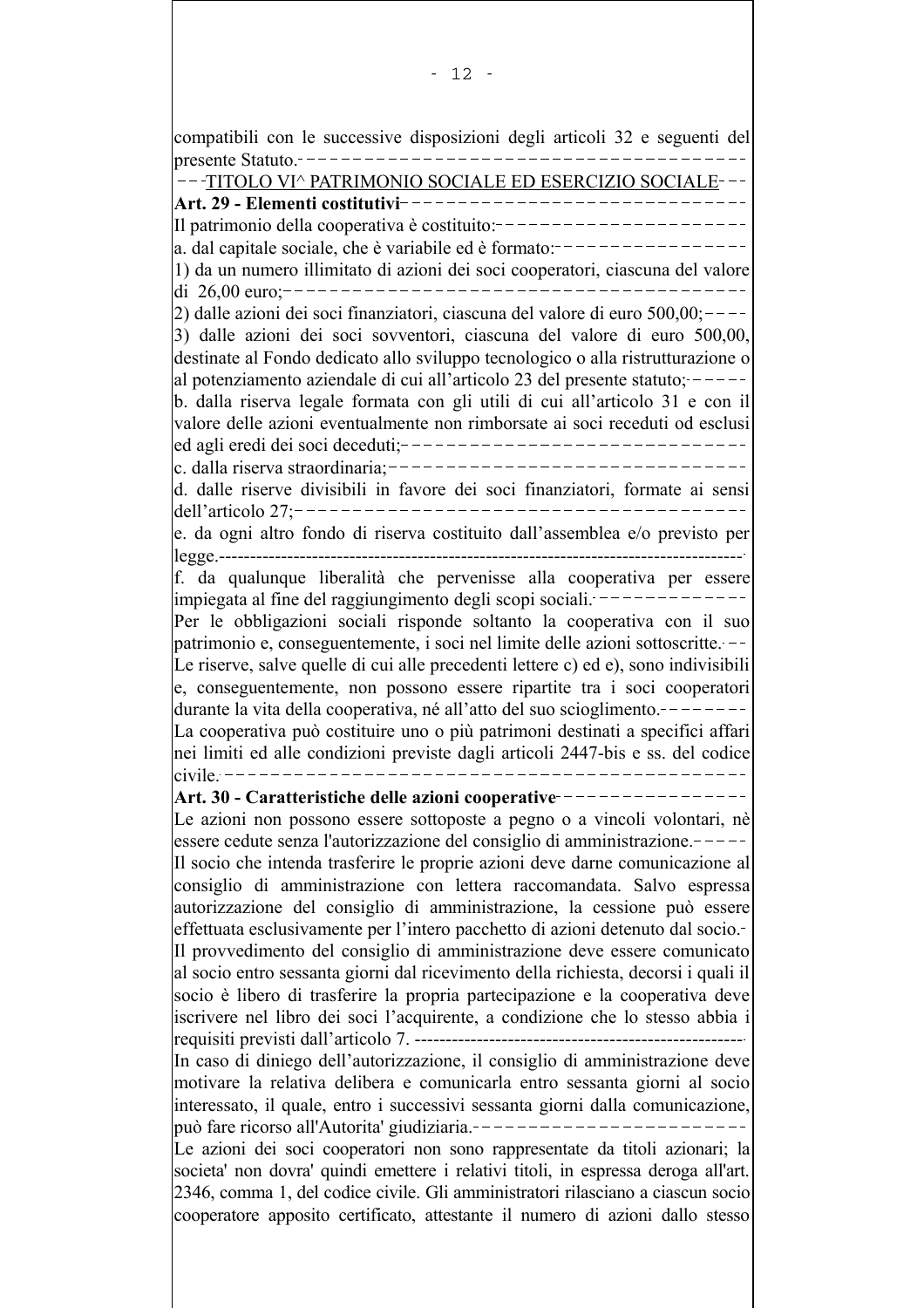| sottoscritte.                                                                    |
|----------------------------------------------------------------------------------|
| Art. 31 - Bilancio di esercizio-                                                 |
| L'esercizio sociale va dal 1 gennaio al 31 dicembre di ogni anno.                |
| Alla fine di ogni esercizio sociale il consiglio di amministrazione provvede     |
| alla redazione del bilancio, previo esatto inventario, da compilarsi in          |
| conformità alle norme di legge.                                                  |
| Il bilancio deve essere presentato all'assemblea dei soci per l'approvazione     |
| entro centoventi giorni dalla chiusura dell'esercizio sociale, ovvero entro      |
| centottanta giorni qualora ricorrano le condizioni di cui all'ultimo comma       |
| dell'articolo 2364 c.c., certificate dal consiglio di amministrazione in sede di |
| relazione sulla gestione.----                                                    |
| L'assemblea che approva il bilancio delibera sulla ripartizione dei ristorni nel |
| rispetto dei limiti e delle modalità previste dal precedente articolo 22 e,      |
| successivamente sulla distribuzione degli utili annuali destinandoli: -          |
| a) a riserva legale nella misura non inferiore a quella prevista dalla legge;    |
| b) al Fondo mutualistico per la promozione e lo sviluppo della cooperazione      |
| di cui all'art. 11 della legge 31.1.92 n. 59, nella misura del 3%;               |
| c) ad eventuale rivalutazione gratuita del capitale sociale, nei limiti ed alle  |
| condizioni previsti dall'art. 7 della legge 31 gennaio 1992, n. 59;              |
| d) ad eventuale remunerazione del capitale sociale effettivamente versato in     |
| misura non superiore al limite stabilito dalla legge ai fini del riconoscimento  |
| dei requisiti mutualistici;                                                      |
| e) ad eventuale remunerazione delle azioni dei soci finanziatori nei limiti e    |
| secondo le modalità stabilite dall' articolo 27 del presente statuto;            |
| f) la restante parte a riserva straordinaria.                                    |
| In presenza di azioni emesse in favore di soci finanziatori, qualora deliberi la |
| ripartizione dei ristorni ai soci cooperatori, l'assemblea che approva il        |
| bilancio deve deliberare la destinazione degli utili di cui alla precedente      |
| lettera e). $-$                                                                  |
| Gli importi destinati all'erogazione del ristorno, all'incremento delle riserve  |
| aventi natura indivisibile e al Fondo mutualistico debbono essere superiori a    |
| quelli destinati alla remunerazione del capitale sociale e alla costituzione ed  |
| incremento delle riserve divisibili. -                                           |
| <u>TITOLO VII^ ORGANO ASSEMBLEARE-----------</u>                                 |
| Art. 32 - Assemblee                                                              |
| Le assemblee sono ordinarie e straordinarie a norma di legge.----                |
| Ove si verificassero i presupposti di legge di cui all'articolo 2540 del codice  |
| civile, le assemblee sono precedute dalle assemblee separate. ----               |
| ___________________________<br>Art. 33 - Assemblea ordinaria-                    |
|                                                                                  |
| a. approva il bilancio; ----------------------------                             |
| b. procede alla nomina delle cariche sociali, nel rispetto della eventuale       |
| riserva di nomina a favore dei possessori di strumenti finanziari di cui al      |
| Titolo IV e in ogni caso con modalità tali da consentire ai soci finanziatori la |
| nomina in assemblea generale del numero di amministratori loro spettante         |
| conformemente all'articolo 26 e alla relativa delibera di emissione; -           |
| c. nomina i sindaci e il presidente del collegio sindacale e provvede alla loro  |
| revoca;----                                                                      |
| d. conferisce l'incarico, sentito il collegio sindacale, al soggetto al quale è  |
| demandato il controllo contabile e provvede alla sua revoca;-                    |
|                                                                                  |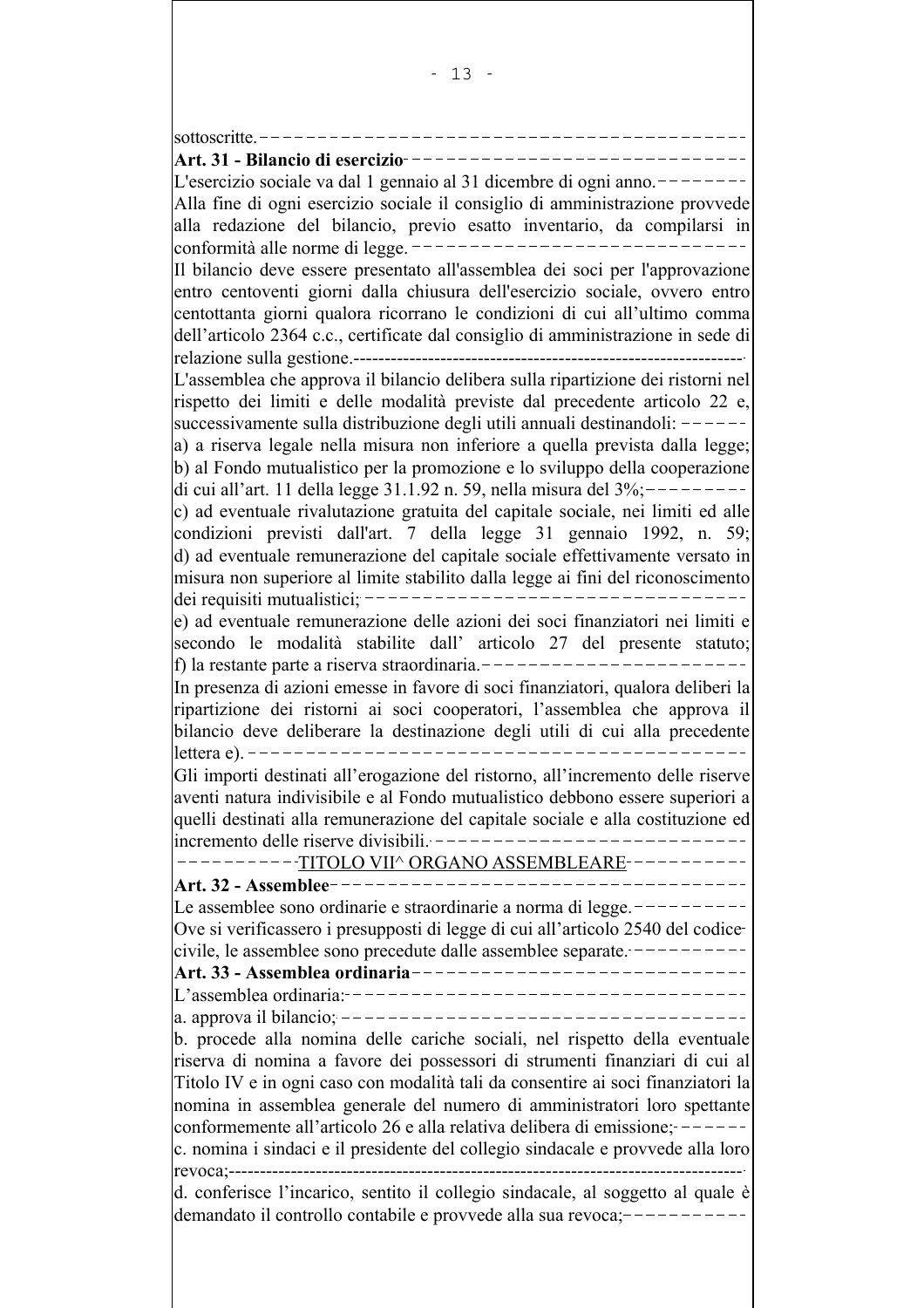e. determina il compenso degli amministratori e dei sindaci, nonché il corrispettivo spettante al soggetto al quale è demandato il controllo f. delibera sulla responsabilità degli amministratori e dei sindaci;-------g. delibera sull'eventuale domanda di ammissione proposta dall'aspirante h. delibera sull'eventuale erogazione del ristorno ai sensi dell'articolo 22 del i. approva i regolamenti interni, con le maggioranze previste per le  $j$ . delibera sull'adesione ad un gruppo cooperativo paritetico;  $-----$ k. delibera sugli altri oggetti attribuiti alla sua competenza dalla legge e dal presente statuto o sottoposti al suo esame dagli amministratori.  $------$ 1. delibera, all'occorrenza, un piano di crisi aziendale, con le relative forme d'apporto, anche economico, da parte dei soci lavoratori ai fini della soluzione della crisi, nonché, in presenza delle condizioni previste dalla legge, il programma di mobilità.-------------------------------L'assemblea ordinaria deve essere convocata:-------------------a) almeno una volta all'anno entro i centoventi giorni successivi dalla chiusura dell'esercizio sociale. Il termine è di centottanta giorni qualora la cooperativa sia tenuta alla redazione del bilancio consolidato ovvero se lo richiedano particolari esigenze relative alla struttura e all'oggetto della cooperativa. Gli amministratori segnalano nella relazione al bilancio. prevista dall'art. 2428, le ragioni della dilazione;  $-----------------$ b) quando il Consiglio di Amministrazione lo ritenga necessario:-------c) dal collegio sindacale nei casi previsti dall'art. 2406 del C.C.: $--$ d) dagli amministratori o, in loro vece, dai sindaci entro trenta giorni dalla ricezione della richiesta, qualora questa sia fatta per iscritto e con indicazione delle materie da trattare, di almeno il 10% dei soci aventi diritto La convocazione su richiesta dei soci non è ammessa per argomenti sui quali l'assemblea delibera, a norma di legge, su proposta degli amministratori o sulla base di un progetto o di una relazione da essi predisposta. ---------Art. 34 - L'assemblea straordinaria ---------------------------L'assemblea straordinaria delibera:------------------------------1) sulle modificazioni dello statuto:-----------------------------2) sulla nomina, sostituzioni e poteri dei liquidatori; ----------------3) su ogni altra materia attribuitale dalla legge;  $------$ 4) sull'emissione degli strumenti finanziari ai sensi dell'articolo 26 del Art. 35 - Modalità di convocazione ---------------------------Il consiglio di amministrazione convoca le assemblee ordinarie e straordinarie mediante avviso contenente l'ordine del giorno, il luogo, la data, l'ora della prima e della seconda convocazione, che deve essere fissata L'avviso è pubblicato sulla Gazzetta Ufficiale, o alternativamente è inviato per lettera raccomandata o comunicazione via fax o altro mezzo idoneo, anche telematico, a garantire la prova del ricevimento da parte di ciascun socio avente diritto di voto e del rappresentante comune di ciascuna categoria di strumenti finanziari privi del diritto di voto, almeno 8 giorni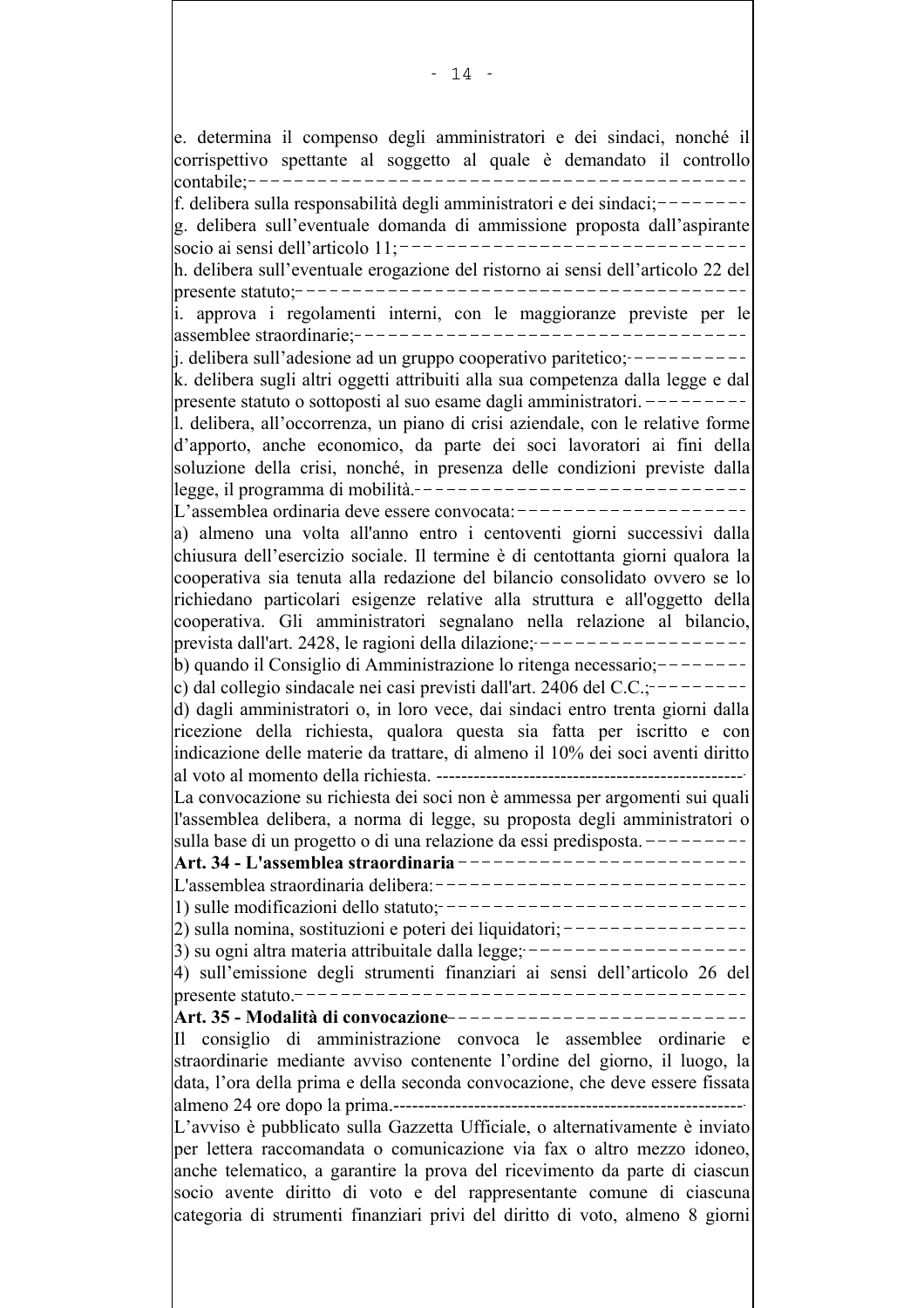prima dell'adunanza,15 giorni prima se con pubblicazione sulla Gazzetta Il consiglio di amministrazione può, a sua discrezione e in aggiunta a quella obbligatoria stabilita nel secondo comma, usare qualunque altra forma di pubblicità diretta a meglio diffondere fra i soci l'avviso di convocazione Art. 36 - Costituzione dell'assemblea dei soci e validità delle Hanno diritto di voto nell'Assemblea i soci iscritti nel libro dei soci da almeno tre mesi dalla data di convocazione, che siano in regola con i versamenti dovuti a qualsiasi titolo alla Cooperativa e nei confronti dei quali non sia stato avviato il procedimento di esclusione; i soci con minore anzianità di iscrizione possono presenziare all'Assemblea, senza diritto di Ogni socio ha un voto, qualunque sia il numero delle azioni possedute. Al socio persona giuridica possono essere attribuiti fino ad un massimo di cinque voti in relazione all'ammontare della partecipazione sottoscritta e/o al numero dei propri associati o soci. ------------------------------L'assemblea ordinaria è regolarmente costituita, in prima convocazione, con la presenza, diretta o per delega, di tanti soci che rappresentino almeno la metà più uno dei voti spettanti a tutti i soci con diritto di voto; in seconda convocazione l'assemblea delibera sugli oggetti che avrebbero dovuto essere trattati nella prima qualunque sia il numero dei soci presenti.-----------L'assemblea straordinaria è regolarmente costituita, in prima convocazione con la presenza, diretta o per delega, di tanti soci che rappresentino almeno la metà più uno dei voti spettanti a tutti i soci con diritto di voto, in seconda convocazione l'assemblea delibera sugli oggetti che avrebbero dovuto essere trattati nella prima qualunque sia il numero dei soci presenti -----------I soci intervenuti che riuniscano un terzo dei voti rappresentati nell'Assemblea, se dichiarano di non essere sufficientemente informati sugli loggetti posti in deliberazione, possono chiedere che l'Assemblea sia rinviata a non oltre cinque giorni; questo diritto non può esercitarsi che una sola volta L'assemblea ordinaria e straordinaria delibera a maggioranza assoluta dei voti presenti e rappresentati, fatte salve le diverse e piu' alte maggioranze che la legge richiede per determinati, specifici argomenti.  $---------------$ L'Assemblea è presieduta dal Presidente della Cooperativa, il quale verifica la regolarità della costituzione, accerta l'identità e la legittimazione dei presenti, regola il suo svolgimento ed accerta i risultati delle votazioni; svolge le funzioni di segretario il Consigliere o il dipendente della Cooperativa designato dal Presidente; l'assistenza del segretario non è necessaria quando il verbale dell'assemblea è redatto da un notaio.-------Le deliberazioni dell'Assemblea devono constare dal verbale, redatto senza ritardo e sottoscritto dal Presidente e dal segretario, che deve consentire, per ciascuna votazione ed anche per allegato, l'identificazione dei soci, astenuti o dissenzienti e nel quale devono essere riassunte, su richiesta dei soci, le dichiarazioni pertinenti all'ordine del giorno. In particolare, ciascun socio astenuto o dissenziente, su richiesta del Presidente, ha l'onere ai fini della eventuale impugnativa della delibera e quindi della identificazione della sua dichiarazione di voto, di compilare gli appositi allegati predisposti e messi a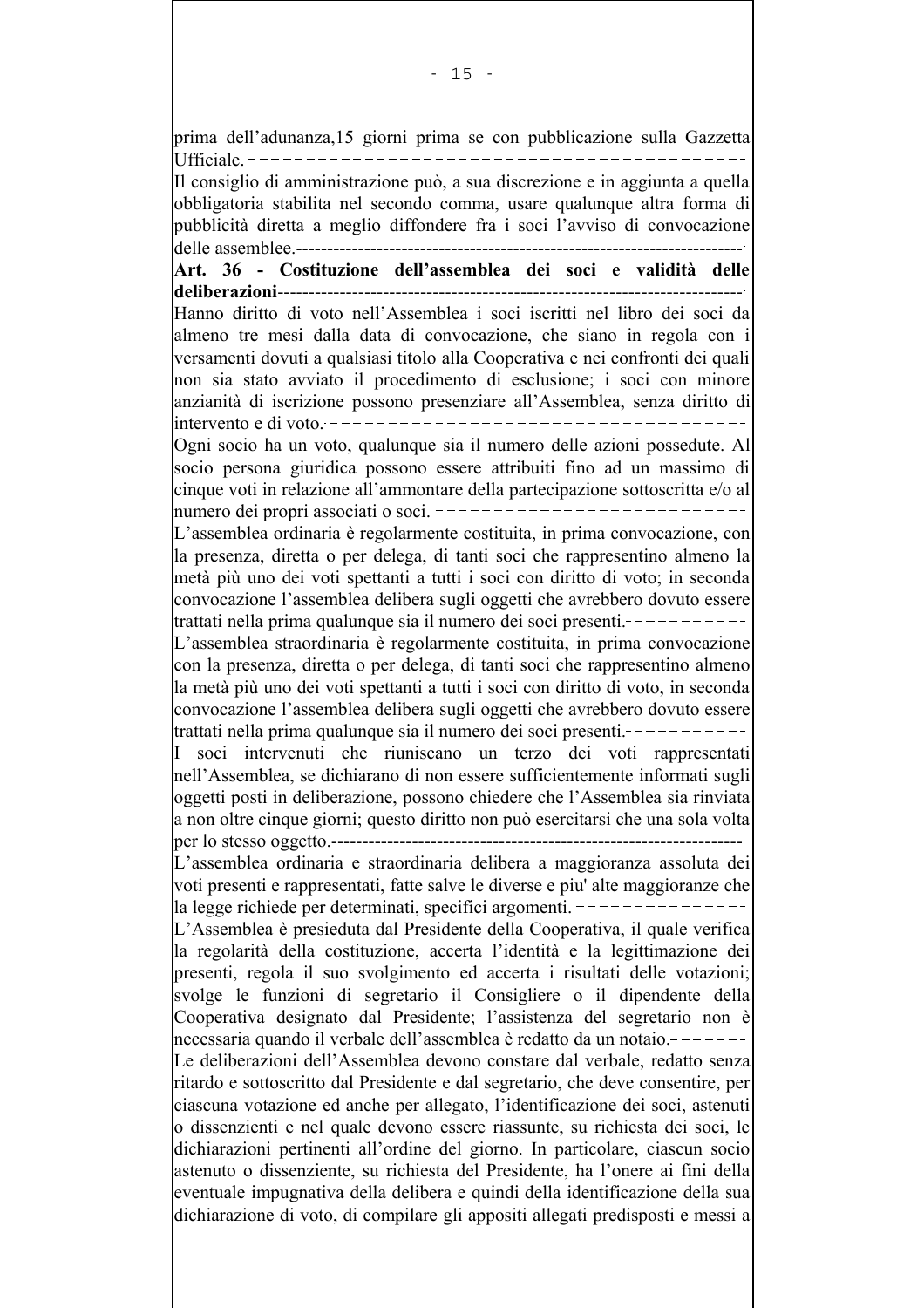disposizione dalla cooperativa. Il verbale dell'Assemblea straordinaria è Art. 37 - Deroghe al voto per testa ----------------------Per i soci finanziatori si applica l'articolo 26 del presente statuto. Per i soci speciali si applica l'articolo 9 del presente statuto.  $---$ Art. 38 - Rappresentanza nell'assemblea dei soci ----------I soci cooperatori che, per qualsiasi motivo, non possono intervenire personalmente all'assemblea, hanno la facoltà di farsi rappresentare, mediante delega scritta, soltanto da un altro socio avente diritto al voto, esclusi gli amministratori, i componenti dell'organo di controllo ed i dipendenti sia della cooperativa che di società da questa controllate. Ad ogni socio non possono essere conferite più di 5 deleghe. ----------------I soci finanziatori possono conferire delega alle condizioni e nei limiti di cui |all'articolo 2372 c c ---Il socio imprenditore individuale può essere rappresentato anche dal coniuge, dai parenti entro il terzo grado e dagli affini entro il secondo, a condizione che collaborino nell'impresa del socio.----------------------------------TITOLO VIII^ CONSIGLIO DI AMMINISTRAZIONE-------Art. 39 - Composizione del consiglio di amministrazione. Nomina e cessazione degli amministratori. -----------------------------Il Consiglio di amministrazione è composto da un numero dispari di membri compreso fra un minimo di 3 ed un massimo di 11, eletti dall'Assemblea, -lorevia determinazione del loro numero, fra i soci iscritti da almeno tre mesi Salvo quanto previsto per i soci finanziatori dall'articolo 26 (scelta per nominare amm.ri) del presente statuto, l'amministrazione della cooperativa può essere affidata anche a soggetti non soci, purchè la maggioranza degli amministratori sia scelta tra i soci cooperatori ovvero tra le persone indicate Salvo quanto previsto dall'articolo 2390 C.C., gli amministratori possono ricoprire incarichi negli organi sociali di altre imprese a condizione che il loro svolgimento non limiti l'adempimento dei doveri imposti dalla legge e dal presente statuto. In base a tale condizione, gli incarichi sono formalmente autorizzati da apposito atto deliberativo del consiglio di amministrazione. La mancanza di tale atto deliberativo comporta la decadenza dall'ufficio di Gli amministratori durano in carica per tre esercizi.---------Art. 40 - Funzionamento del Consiglio di Amministrazione ---------Il Consiglio di amministrazione nella sua prima seduta, nomina fra i propri componenti il Presidente della Cooperativa e il Vice Presidente, che sostituisce il Presidente in caso di impossibilità di quest'ultimo ad esercitare Il consiglio di amministrazione può affidare specifici incarichi a singoli amministratori o a un comitato esecutivo, delegando loro i necessari poteri e precisando i contenuti, i limiti e le modalità di esercizio della delega. Non possono essere delegati i poteri concernenti le materie indicate dall'articolo 2381, comma 4, C.C. nonché i poteri in materia di ammissione, di recesso ed Ai sensi dell'art 2544 C.C. il consiglio di amministrazione deve inoltre deliberare in forma collegiale nei casi in cui oggetto della decisione sia la remunerazione della prestazione mutualistica, il ristorno, il conferimento, la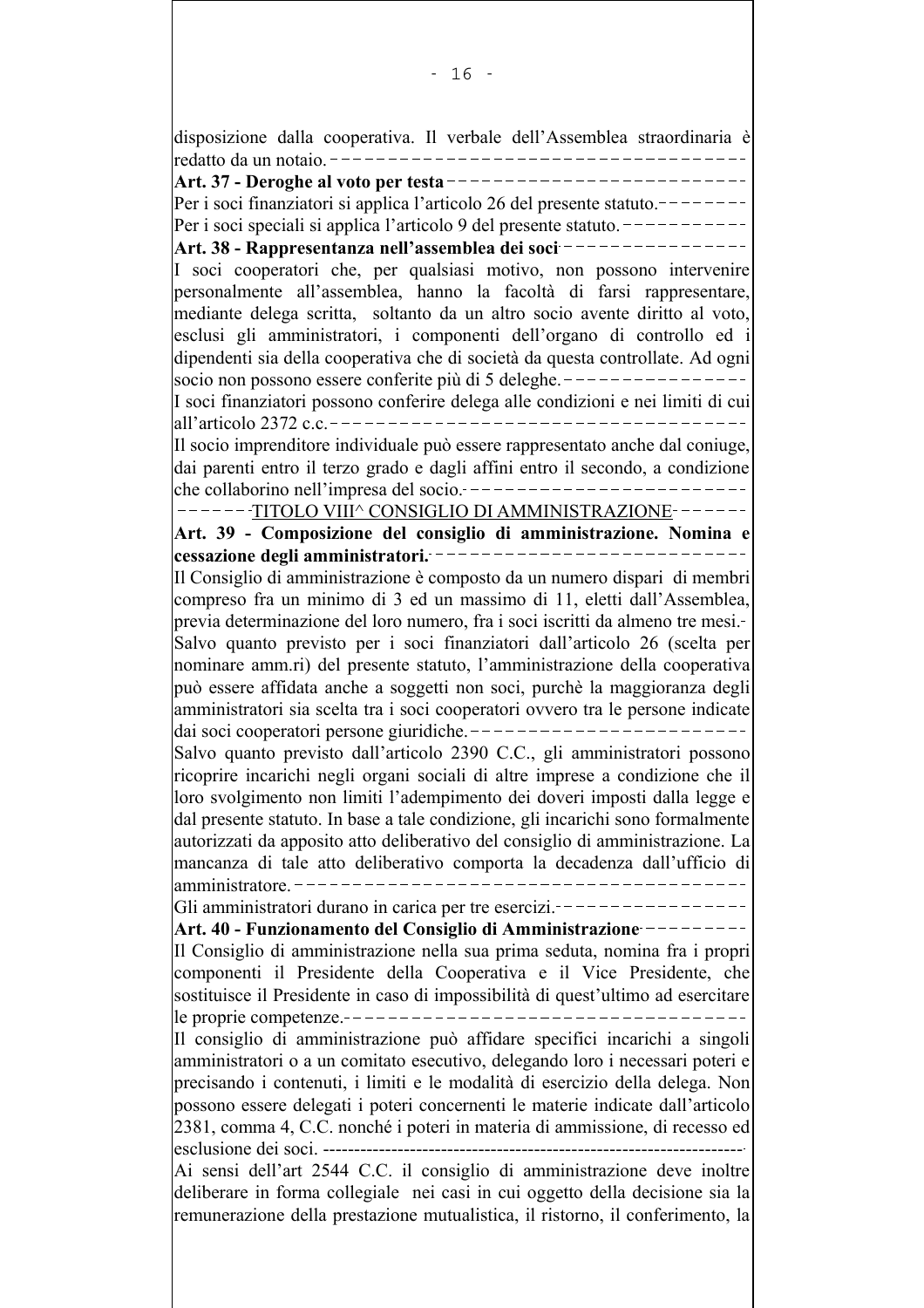cessione o l'acquisto di azienda o di ramo d'azienda, la costituzione o assunzione di una partecipazione rilevante in altra società. Gli amministratori o il comitato esecutivo cui siano stati affidati particolari incarichi riferiscono al consiglio di amministrazione e al collegio sindacale, periodicamente e in ogni caso almeno ogni sei mesi, sul generale andamento della gestione e sulla sua prevedibile evoluzione, nonché sulle operazioni di maggior rilievo, per le loro dimensioni o caratteristiche, effettuate dalla Al Consigliere al quale siano affidati incarichi è riconosciuto il compenso  $|e\rangle$  il rimborso spese nella misura stabilita dal Consiglio  $di$ Amministrazione, con il parere favorevole del Collegio sindacale. -------Art. 41 - Compiti del Consiglio di amministrazione ------------Il Consiglio di amministrazione provvede, in conformità alla legge ed allo Statuto, alla gestione della Cooperativa, di cui ha l'esclusiva competenza e responsabilità, per il miglior conseguimento dello scopo mutualistico e dell'oggetto sociale, compiendo tutti gli atti di ordinaria e straordinaria amministrazione che non siano espressamente demandati, dalla legge o dal presente Statuto, all'Assemblea ---------------Il Consiglio di amministrazione, in particolare, oltre alle ulteriori attribuzioni previste dalla legge e da altre disposizioni del presente Statuto: ----a. assume i provvedimenti ad esso demandati dallo Statuto in materia di ammissione, recesso, esclusione e decesso dei soci e di liquidazione della relative azioni sociali sottoscritte:----------------b. propone all'Assemblea, contestualmente alla presentazione del bilancio di esercizio, il sovrapprezzo di cui all'articolo 2528, comma 2, del Codice civile: --------------------------c. predispone i Regolamenti statutari, che disciplinano i rapporti tra la Cooperativa ed i soci, ed i Regolamenti organizzativi, che disciplinano il della Cooperativa, da sottoporre all'approvazione funzionamento dell'Assemblea:--d. delibera l'acquisto o il rimborso delle azioni proprie nei limiti e alle e. relaziona, in occasione dell'approvazione del bilancio di esercizio, sui criteri seguiti nella gestione sociale per il conseguimento dello scopo mutualistico e sulla sussistenza del requisito della prevalenza mutualistica o sulle azioni che si intendono intraprendere per riacquistare il requisito stesso in caso di perdita temporanea ai sensi dell'articolo 2545-octies c.c. Nella medesima relazione il consiglio di amministrazione deve illustrare le ragioni delle determinazioni assunte con riguardo all'ammissione di nuovi soci. ---Art. 42 - Convocazione del Consiglio di amministrazione e validità delle deliberazioni ----\_\_\_\_\_\_\_\_\_\_\_\_\_\_\_\_ Il Consiglio di amministrazione è convocato dal Presidente tutte le volte che lo ritenga opportuno; deve essere convocato, nei successivi quindici giorni, qualora ne sia fatta richiesta, con la indicazione delle materie da trattare, da almeno un terzo dei Consiglieri o dal Collegio sindacale.---Il Consiglio è regolarmente costituito con la presenza della maggioranza dei Consiglieri in carica e le deliberazioni sono validamente adottate se riportano il voto favorevole della maggioranza assoluta dei Consiglieri presenti, purchè tali voti non siano inferiori ad un terzo dei componenti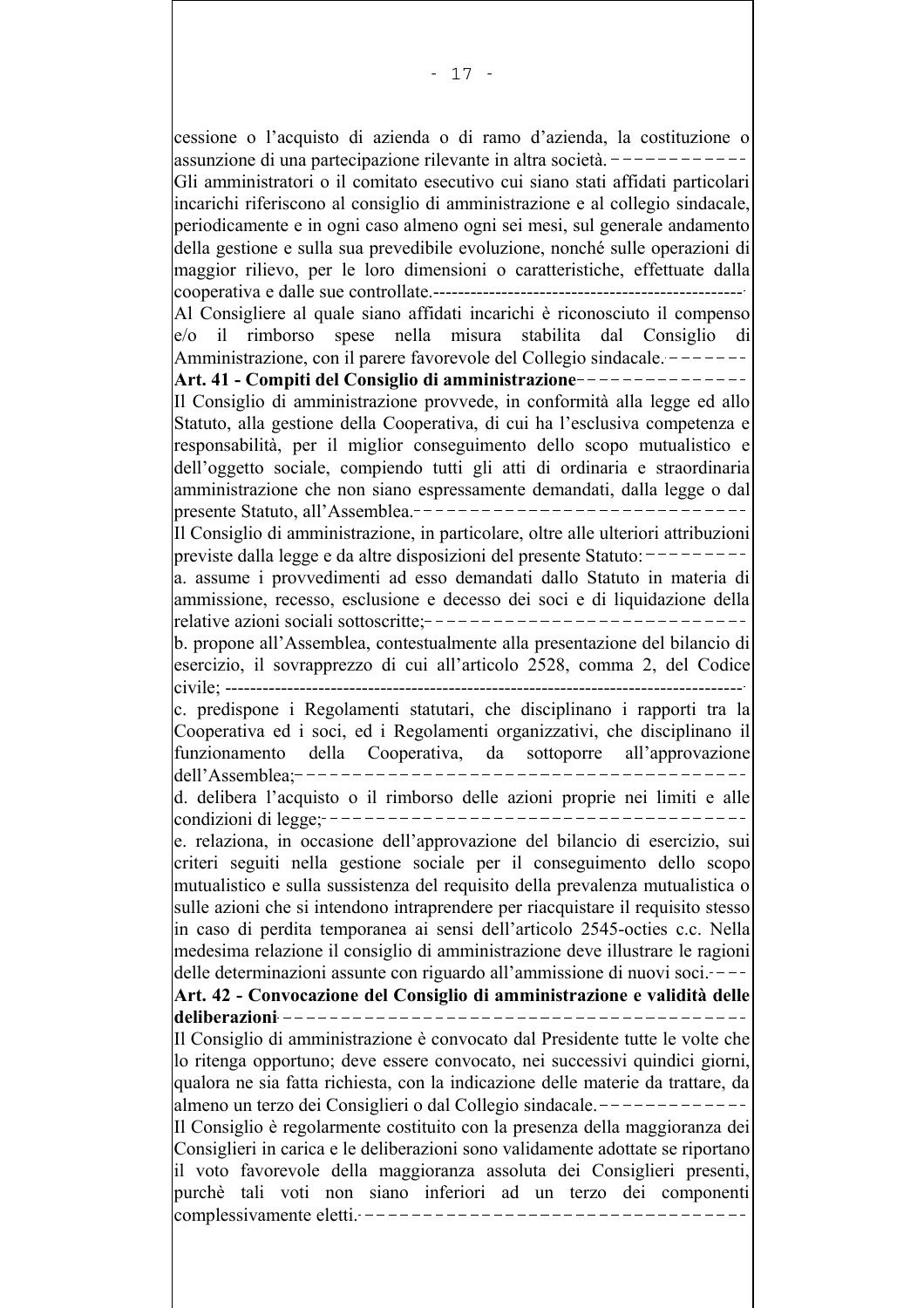Art. 43 - Presidente del Consiglio di amministrazione e della Società -1. Il Presidente del Consiglio di amministrazione e della Cooperativa è nominato dal Consiglio ed ha la firma e la rappresentanza legale della Cooperativa. $---$ 2. Al Presidente, in particolare, competono: a. la stipula dei contratti e degli atti di ogni genere autorizzati dal Consiglio  $di$  amministrazione per il conseguimento dell'oggetto sociale;  $-$ b. la nomina, revoca e sostituzione di avvocati e procuratori nelle lite attive e passive riguardanti la Cooperativa presso qualunque organo di giurisdizione ordinaria e speciale:  $-----------$ c. l'affissione, presso la sede sociale ed in luogo accessibile ai soci, di un estratto del processo verbale relativo alla più recente revisione cooperativa o ispezione straordinaria eseguita dagli organi competenti ai sensi delle disposizioni vigenti:--------d. gli adempimenti previsti dall'articolo 2383, quarto comma, del Codice civile per la iscrizione nel Registro delle imprese dei Consiglieri e dall'articolo 2400, terzo comma, per la iscrizione della nomina e della cessazione dei Sindaci.--------Qualora il Presidente sia impossibilitato ad adempiere alle proprie funzioni, queste sono svolte dal Vice Presidente, la cui firma fa piena prova, nei confronti dei soci e dei terzi, dell'assenza o impedimento del Presidente. -TITOLO IX ^ COLLEGIO SINDACALE E CONTROLLO CONTABILE-Art. 44 - Collegio sindacale -----------Ove si verificassero i presupposti di legge di cui all'articolo 2543, comma 1, c.c., la cooperativa procede alla nomina del collegio sindacale, composto da tre membri effettivi e due supplenti eletti dall'assemblea.-------E' in ogni caso obbligatoria la nomina del collegio sindacale quando la  $-$ - $$ società emette strumenti finanziari non partecipativi.----Il collegio sindacale, ove nominato, si compone di tre sindaci effettivi e due supplenti, nominati dall'assemblea dei soci, e che sono rieleggibili. Il presidente del collegio sindacale è nominato dall'assemblea. La nomina di un membro effettivo e di un membro supplente è riservata ai sensi dell'articolo 2543 c.c. ai soci finanziatori.------------I sindaci durano in carica tre esercizi e scadono alla data dell'assemblea convocata per l'approvazione del bilancio relativo al terzo esercizio della carica.I poteri ed i doveri dei sindaci sono disciplinati dagli articoli 2403 e seguenti del codice civile; in particolare, il collegio sindacale vigila sull'osservanza della legge e dello statuto, sul rispetto dei principi di corretta particolare lamministrazione. ed  $in$ sull'adeguatezza dell'assetto organizzativo, amministrativo e contabile adottato dalla societa', sul suo concreto funzionamento, e sull'attuazione dello scopo mutualistico. A tal fine, i sindaci possono in qualsiasi momento procedere, anche individualmente, ad atti di ispezione e di controllo, avendo inoltre la facoltà di chiedere agli amministratori notizie, anche con riferimento a società controllate, sull'andamento delle operazioni sociali o su determinati affari. Possono scambiare informazioni con i corrispondenti organi delle società controllate in merito ai sistemi di amministrazione e controllo ed all'andamento generale dell'attività sociale. ----Nell'espletamento di specifiche operazioni di ispezione e di controllo, i sindaci -sotto la propria responsabilità ed a proprie spese- possono avvalersi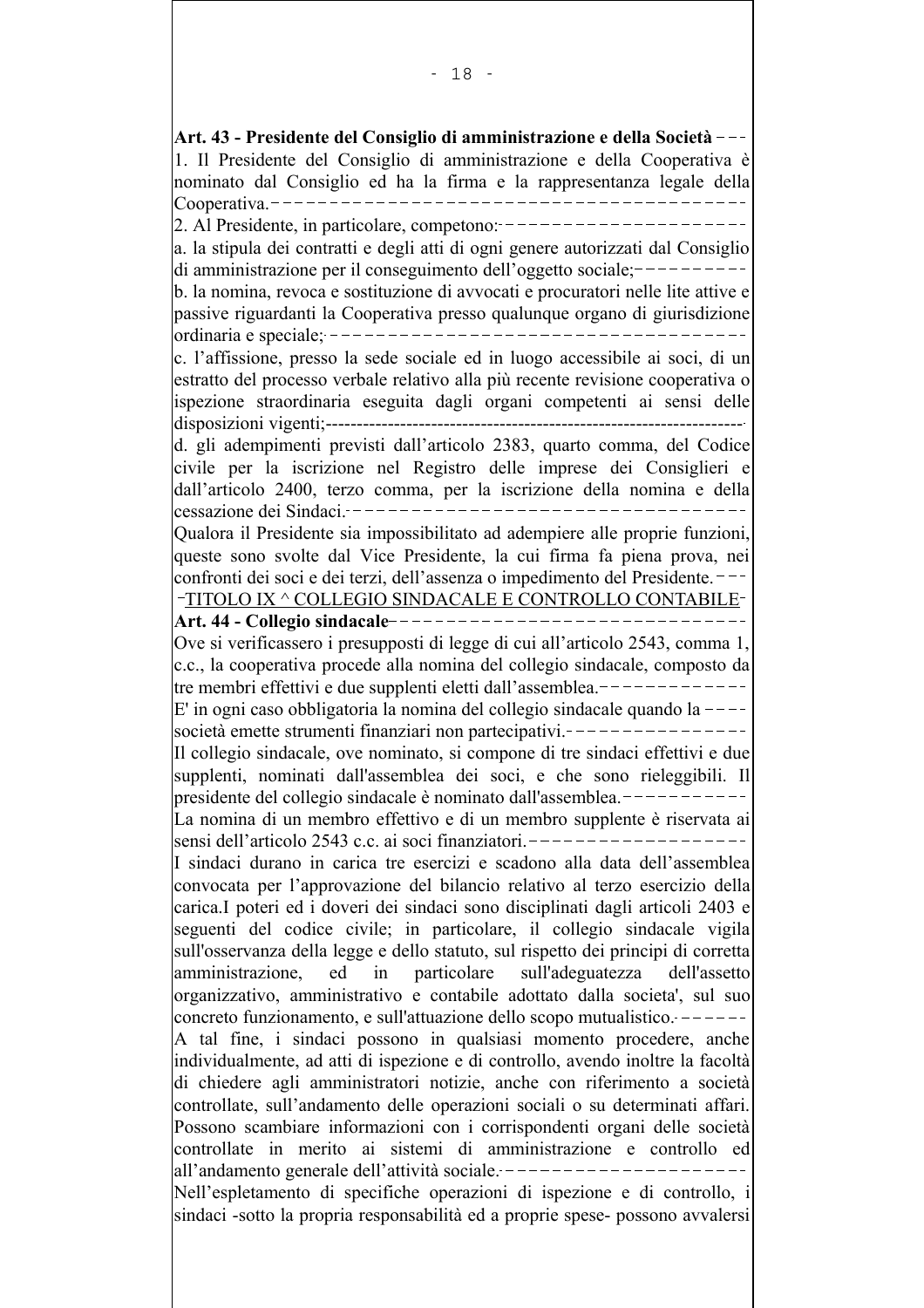di propri dipendenti ed ausiliari, i quali tuttavia non debbono trovarsi in una delle condizioni di ineleggibilità e decadenza previste dall'art. 2399, c.c. L'organo amministrativo può, tuttavia, rifiutare agli ausiliari e ai dipendenti I sindaci relazionano, in occasione dell'approvazione del bilancio di esercizio, sui criteri seguiti nella gestione sociale per il conseguimento dello scopo mutualistico e sulla sussistenza del requisito della prevalenza Per i requisiti dei componenti, il funzionamento del collegio sindacale, e la retribuzione dei sindaci, valgono le norme di legge. Il collegio sindacale esercita anche il controllo contabile ai sensi degli articoli 2409-bis e seguenti del cod. civ. --------------------------Art. 45 - Controllo contabile -------------------------------Il controllo contabile è esercitato da un revisore contabile (o da una società di revisione) ai sensi degli articoli 2409-bis e seguenti del cod.  $civ.$  -------------TITOLO X^ SCIOGLIMENTO E LIQUIDAZIONE--------Art. 46 – Scioglimento anticipato e devoluzione del patrimonio-------Lo scioglimento anticipato della Cooperativa, quando ne ricorrano i presupposti di cui all'articolo 2545-duodecies del Codice Civile, è deliberato dall'Assemblea straordinaria, la quale, con le maggioranze previste per le modificazioni dello Statuto, decide: ----------------------------a il numero dei liquidatori e le regole di funzionamento del collegio in caso b. la nomina dei liquidatori, con indicazione di quelli cui spetta la rappresentanza della Cooperativa;-------------------------------c. i criteri in base ai quali deve svolgersi la liquidazione, i poteri dei liquidatori, con particolare riguardo alla cessione di singoli beni o diritti o blocchi di essi; gli atti necessari per la conservazione del valore dell'impresa, ivi compreso il suo esercizio provvisorio, anche di singoli rami, in funzione \_\_\_\_\_\_\_\_\_\_\_\_\_\_\_\_\_\_\_\_\_\_\_\_\_\_\_\_\_\_\_\_\_\_\_ del migliori realizzo  $-$ Il patrimonio sociale risultante dalla liquidazione sarà devoluto nel seguente a) a rimborso del capitale sociale effettivamente versato dai soci ed eventualmente rivalutato ai sensi del precedente articolo 31, lettera c), ovvero attraverso l'erogazione del ristorno o l'imputazione di riserve b) all'assegnazione ai soci di ulteriori importi il cui valore sia pari alla quota parte delle riserve divisibili agli stessi spettante; ------------------c) al Fondo mutualistico per la promozione e lo sviluppo della cooperazione istituito dalla Lega nazionale delle Cooperative e Mutue, ai sensi dell'articolo 11 della legge 31 gennaio 1992, n. 59 .------------------------TITOLO XI^ DISPOSIZIONI GENERALI E FINALI-------Art. 47 - Regolamenti------------------------------Per meglio disciplinare il funzionamento interno, e soprattutto per disciplinare i rapporti tra la Cooperativa ed i soci determinando criteri e regole inerenti lo svolgimento dell'attività mutualistica, il consiglio di amministrazione potrà elaborare appositi regolamenti sottoponendoli successivamente all'approvazione dell'Assemblea con le maggioranze previste per l'assemblea straordinaria.---------------------------I criteri e le modalità di nomina del consiglio di amministrazione e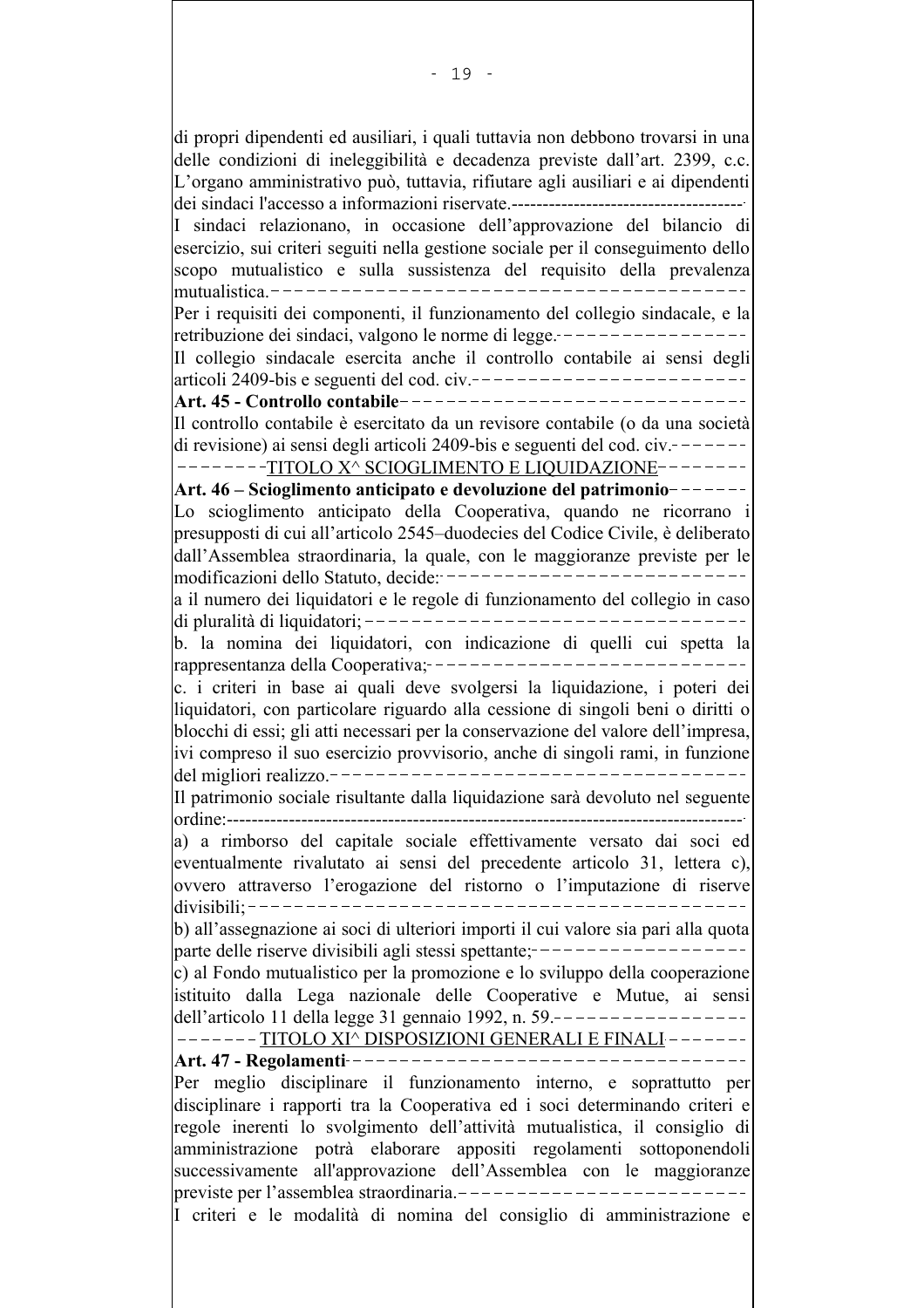| dell'organo di controllo, di attribuzione di deleghe e responsabilità ad      |
|-------------------------------------------------------------------------------|
| amministratori esecutivi, ad eventuali amministratori che non siano           |
| espressione dei soci cooperatori o a comitati esecutivi, nonché lo            |
| svolgimento dei rapporti tra il consiglio di amministrazione e gli            |
| amministratori esecutivi e la Direzione aziendale, sono definiti da apposito  |
| regolamento. Con il medesimo regolamento sono stabilite le norme              |
| concernenti la frequenza delle riunioni del consiglio di amministrazione e il |
| funzionamento dei comitati esecutivi. ----------------                        |
| Letto, confermato e sottoscritto.--------<br>_______________                  |
|                                                                               |
| Stefania Scalabrini Notaio L.S. ----------------                              |